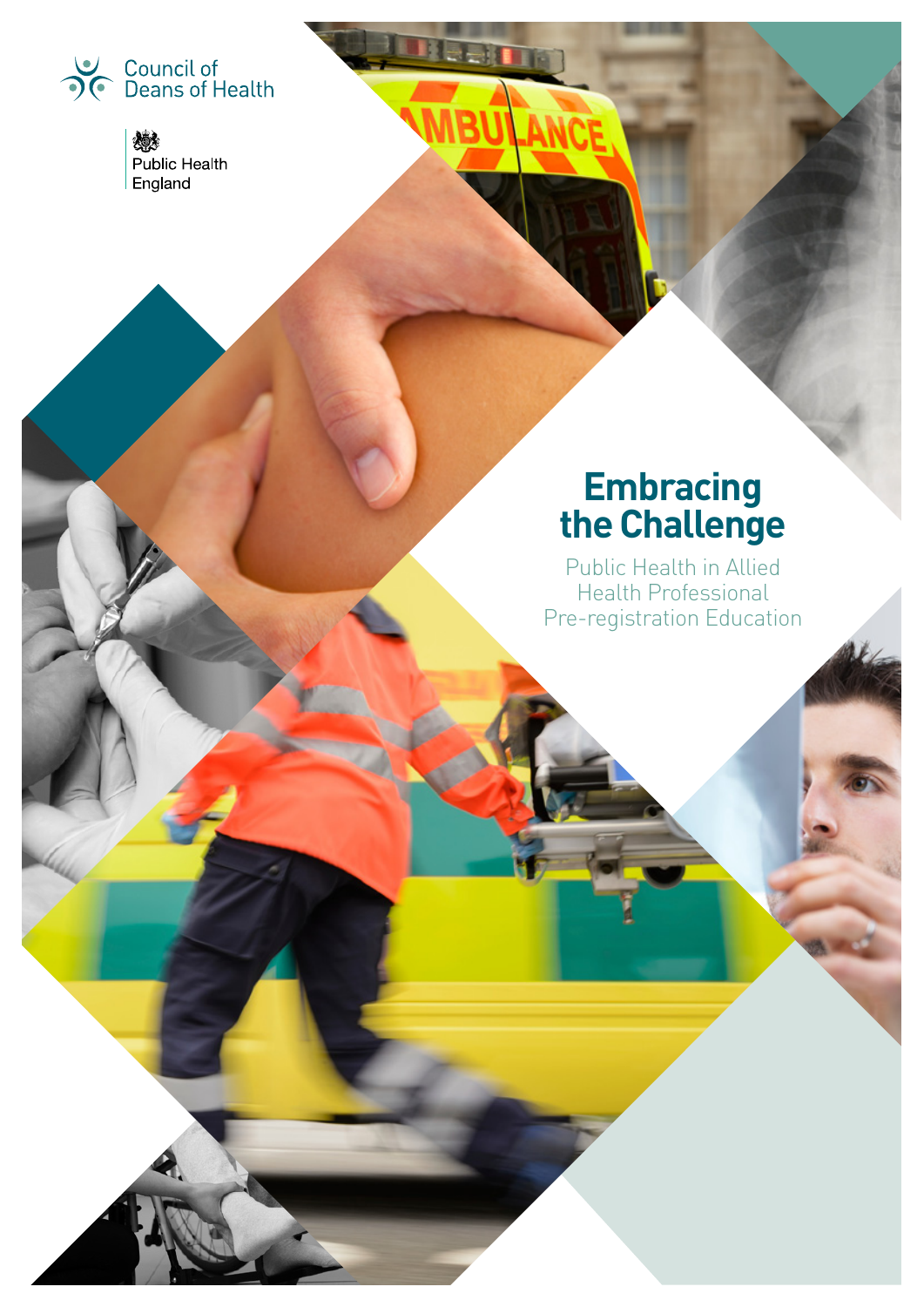## **Contents**

| Foreword - Professor Kevin Fenton and                 |                |
|-------------------------------------------------------|----------------|
| Professor Dame Jessica Corner                         | 3              |
| <b>Executive Summary</b>                              | 5              |
| 1. Context                                            | $\overline{6}$ |
| 2. Methodology                                        | 8              |
| 3. Summary of Results: the Current State of Play      | 10             |
| 4. Analysis                                           | 13             |
| 5. Avenues for Future Work                            | 16             |
| 6. Recommendations                                    | 18             |
| 7. Acknowledgements                                   | 19             |
| <b>Appendix 1: Operating Department Practitioners</b> | 21             |
| Appendix 2: Data collection                           | 23             |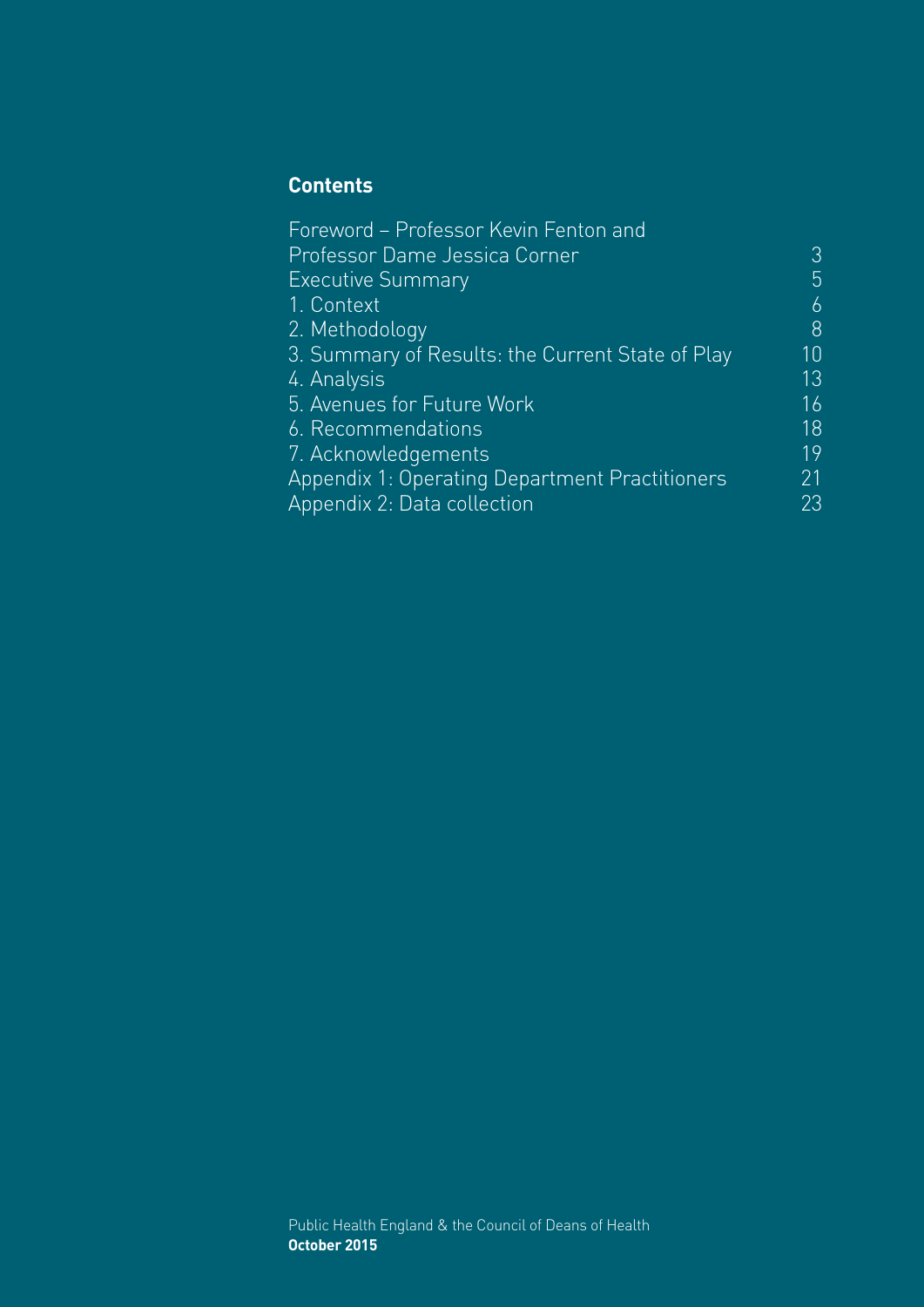## **Foreword** Professor Kevin Fenton and Professor Dame Jessica Corner

As a nation, we have seen an increase in average life expectancy; however people spend more years in poor health and experience major health inequalities. This is despite us having one of the best health care systems in the world. The ageing population and increase in long term conditions alongside worrying trends such as increases in childhood obesity mean our current health and social care system is increasingly unsustainable.

We need a fundamentally new approach to creating and sustaining health, both mental and physical, at every stage of life, across all our communities. We know this can't be achieved by just relying on the traditional public health workforce; we need to engage a much broader range of people and allied health professionals (AHPs) are essential to this.

AHPs have demonstrated their commitment to be recognised as an integral part of the public health workforce. They have identified education as one of the drivers to achieve the required shift in focus from treatment to prevention. Much of this will need to focus on education for the existing workforce but we also need to make sure that new graduates are consistently equipped with the knowledge, skills and attributes to enable them to contribute to population health outcomes.

This initial scoping report provides a welcome indication that AHP undergraduate programme leaders see public health as a priority and have already taken steps to include it in their education programmes, with many planning to do more.

We welcome this report and look forward to supporting the continued journey of AHPs and other health care professionals throughout their education as they develop their roles in preventative healthcare as part of the wider public health workforce.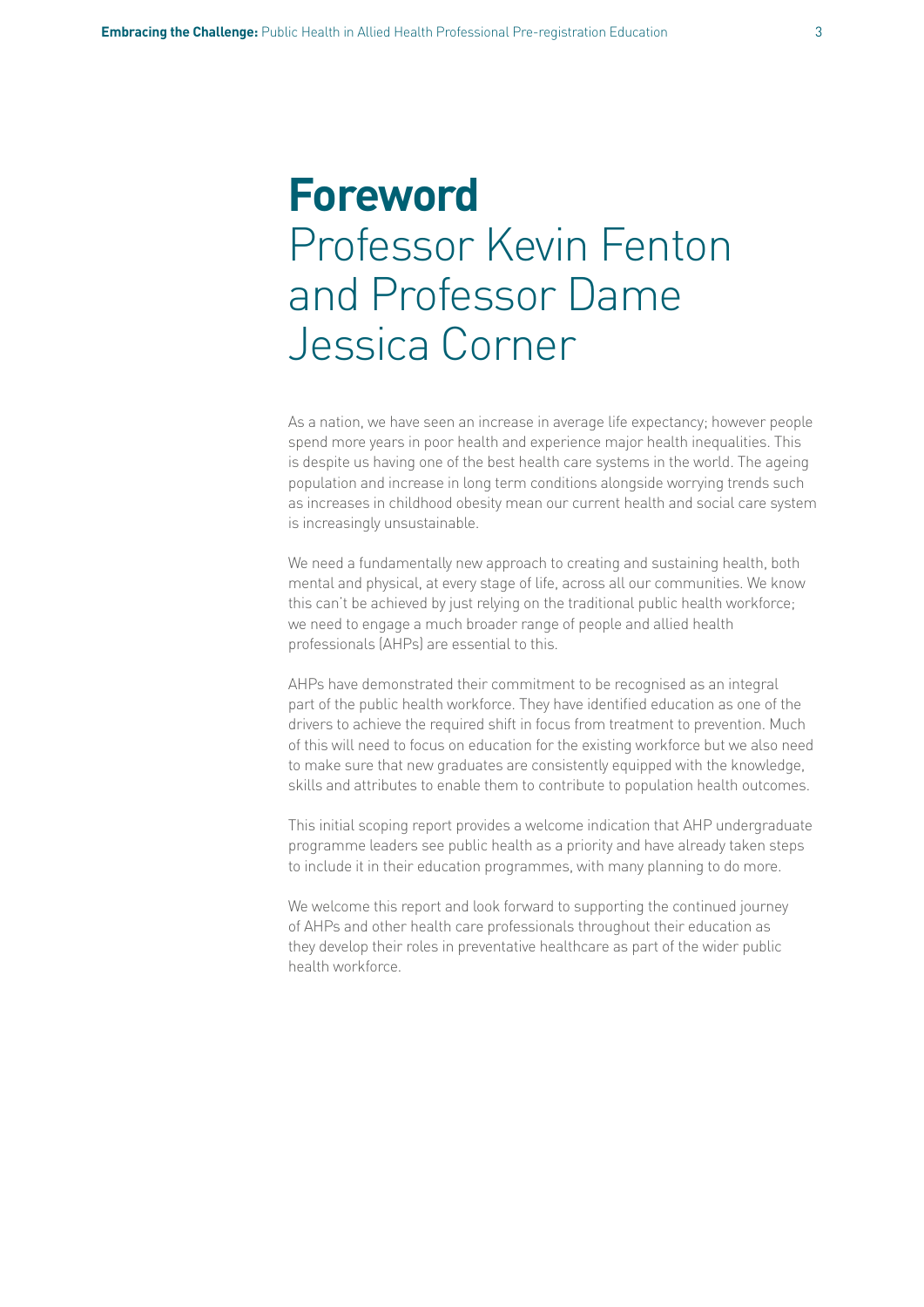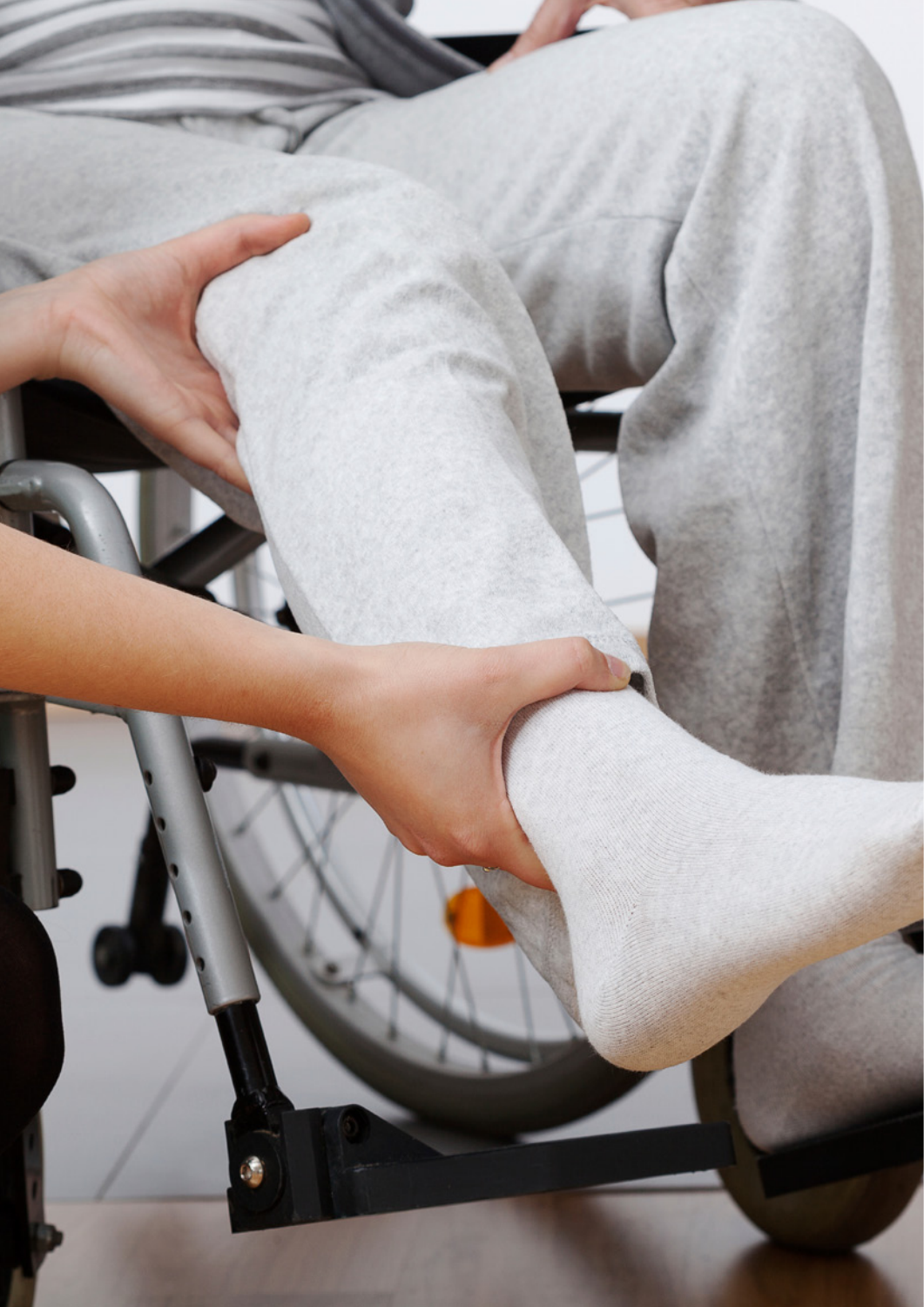## Executive Summary

In 2013, the professional bodies for all 12 Allied Health Professions (AHPs) agreed to a shared ambition to recognise and promote AHPs as an integral part of the public health workforce. Although it is only one piece of the jigsaw, the initial (preregistration) education of these professionals has a vital contribution to make in achieving and sustaining this ambition. In England alone, over 7,000 new AHP education places are commissioned by the Government via Health Education England (HEE) each year from universities, in addition to those students who fund their own education. Yet there has been little work to date to understand and analyse how the education of the future workforce prepares AHPs for their public health role.

This is a complex area. The level of initial education of the different allied health professions varies significantly, from some professions (such as arts therapists) where pre-registration education is at Masters level only, through to paramedics, where the threshold education level for entry to the professional register is set at equivalent to a Certificate of Higher Education. The size of the professions also varies hugely, from professions such as physiotherapy or occupational therapy where there are more than 1,500 new places commissioned at universities in England each year, through to prosthetists and orthotists, where there are 30 new places per year in England and only two universities in the UK providing the course. The roles of the professional bodies in education also differ, from those that play a very substantial role in education curricula to those that are more 'light touch' in their approach.

In spring 2015, the Council of Deans of Health (CoDH) and Public Health England (PHE) decided to jointly conduct a small scoping study on the place of public health in AHP pre-registration curricula. The aim has been to get under the skin of current practice and explore in detail how public health is being taught in

pre-registration education, with a view to determining whether there is scope for further work in this area. The study is based on two data collections: the first, a survey open to university programme leaders in all universities in England with AHP pre-registration education, specifically focused on collecting information on learning outcomes within curricula; the second, a survey open to all UK universities with relevant programmes, seeking examples of good practice in public health education.

We found:

- A high level of consensus on the main areas of knowledge and skills that future AHPs will need to play their part in the public health agenda, with a positive consensus on eight proposed areas that ranged from 83% to 97%.
- Evidence of substantial work to embed public health into the curriculum, with most respondents reporting that they have learning outcomes related to each area (ranging from 86% to 97% depending on the area).
- Evidence of differences in the maturity of public health input in different curricula, with some indications of patterns in particular professions.
- • A widespread appetite to do more within AHP pre-registration curricula on public health. Only 11% said they did not consider it to be a priority compared to other aspects of the course; 10% reported that they can see its growing importance but have yet to reflect this in their course; 52% of respondents reported that they include public health in their course but plan to do more; 28% said that they are confident that their course has a strong public health component already.
- • Examples across the professions of good practice, including students being involved in teaching public health in schools, developing public health campaigns and providing public health services to the general public.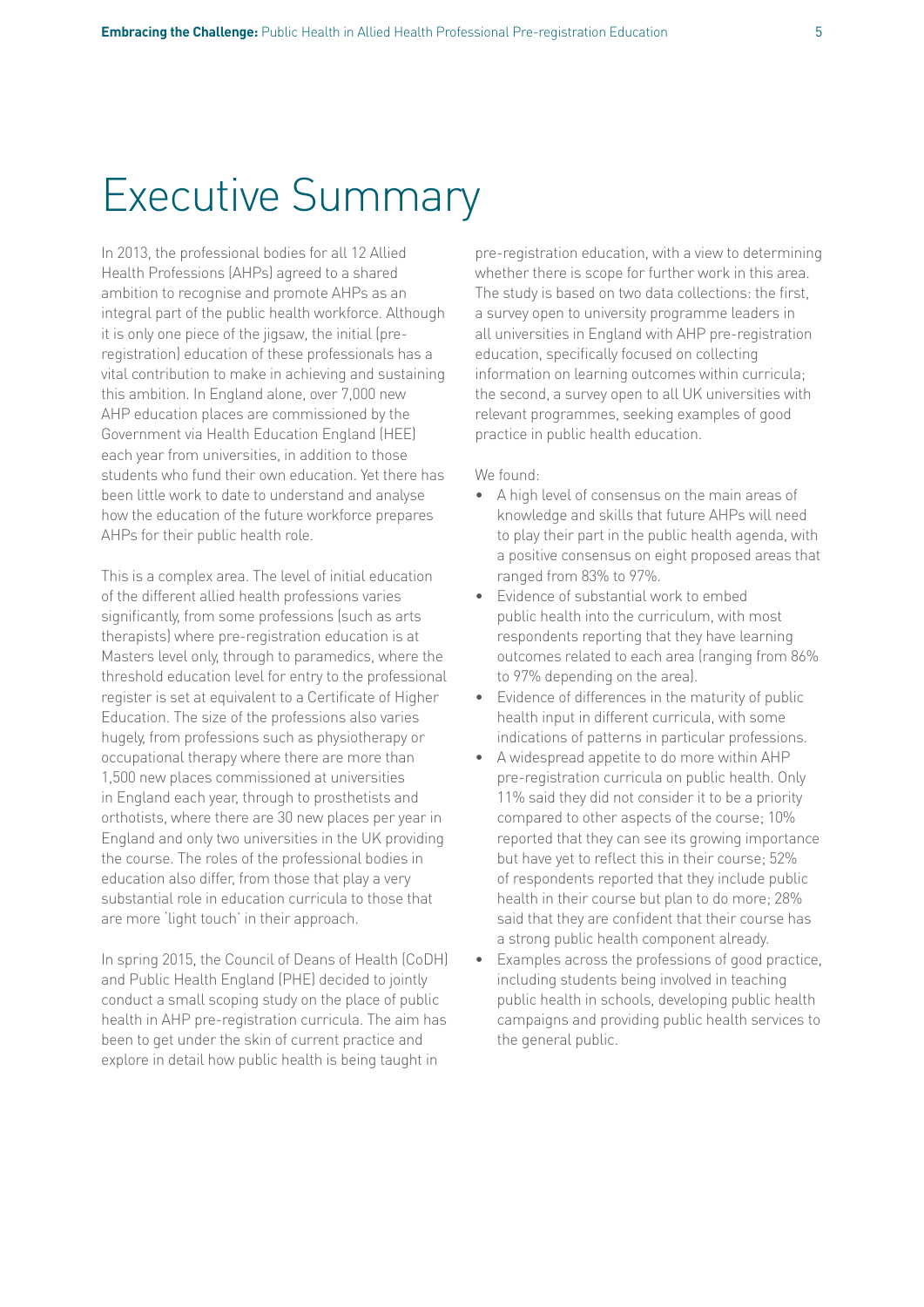## 1. Context

## **What are the Allied Health Professions?**

The Allied Health Professions (AHPs) are a group of 12 professions working in almost every health and social care setting and beyond, in the NHS and in the private and voluntary sectors, supporting people of all ages in their recovery from illness or in coping with disability.<sup>1</sup> AHPs may be first-contact or solecontact practitioners, such as a paramedic who is first at the scene of an accident, or a podiatrist who sees a client in private practice; or they might work in a team, such as a physiotherapist in a hospital or a speech and language therapist working in a school. AHPs also work at many different points of a care pathway, from prevention or diagnosis to disease management and rehabilitation. They comprise:

- Arts Therapists including Drama Therapists, Art Therapists and Music Therapists (number on the HCPC's UK-wide register<sup>2</sup>: 3,632)
- Chiropodists/Podiatrists (12,905)
- • Dietitians (8,557)
- Orthoptists (1,381)
- • Occupational Therapists (36,138)
- Paramedics (21,271)
- Physiotherapists (49,630)
- Prosthetists/Orthotists (1.012)
- Radiographers (29,812)
- Speech and Language Therapists (15,016)

## **What is the role of AHPs in public health?**

The Government defines public health as being:

…helping people to stay healthy, and protecting them from threats to their health. The government wants everyone to be able to make healthier choices, regardless of their circumstances, and to minimise the risk and impact of illness.3

The UK Faculty of Public Health defines public health as:

The science and art of promoting and protecting health and well-being, preventing ill-health and prolonging life through the organised efforts of society.4

Traditionally, the public health workforce has been understood as practitioners who are employed in public health departments or hold specialist public health qualifications. However, the public health agenda is so broad and the challenges to improving health so great that it is impossible for these to be addressed by the relatively small specialist workforce alone. There is therefore an increasing recognition that a much wider range of health professionals (and those in other public services, including the fire service, teachers and the police) have significant opportunities to promote health and prevent illhealth. For example, the 'Making Every Contact Count' initiative, which encourages conversations to support healthier lifestyle choices and awareness of the wider factors that impact on health, is aimed at everyone who comes into contact with members of the public and has the opportunity to have a conversation to improve health.<sup>5</sup> At a community rather than individual level, this broader perspective on the public health workforce also dovetails with evidence of the positive impact on health outcomes of investing in interventions that increase people's support networks and social connections.<sup>6</sup> This emphasis has also been reflected in the NHS's Five Year Forward View, which recognised that:

We have not fully harnessed the renewable energy represented by patients and communities, or the potential positive health impacts of employers and national and local governments.<sup>7</sup>

- 3 https://www.gov.uk/government/topics/public-health
- 4 http://www.fph.org.uk/what\_is\_public\_health
- 5 http://www.makingeverycontactcount.co.uk/
- 6 Wilton, C. (2012) Building Community Capacity: Evidence, efficiency and cost-effectiveness
- 7 NHS England (2014) Five Year Forward View, p.9.

<sup>1</sup> DH (2008) Modernising AHP Careers: a competence-based framework, p. 4.

<sup>2</sup> http://www.hcpc-uk.org/aboutregistration/professions/ May 2015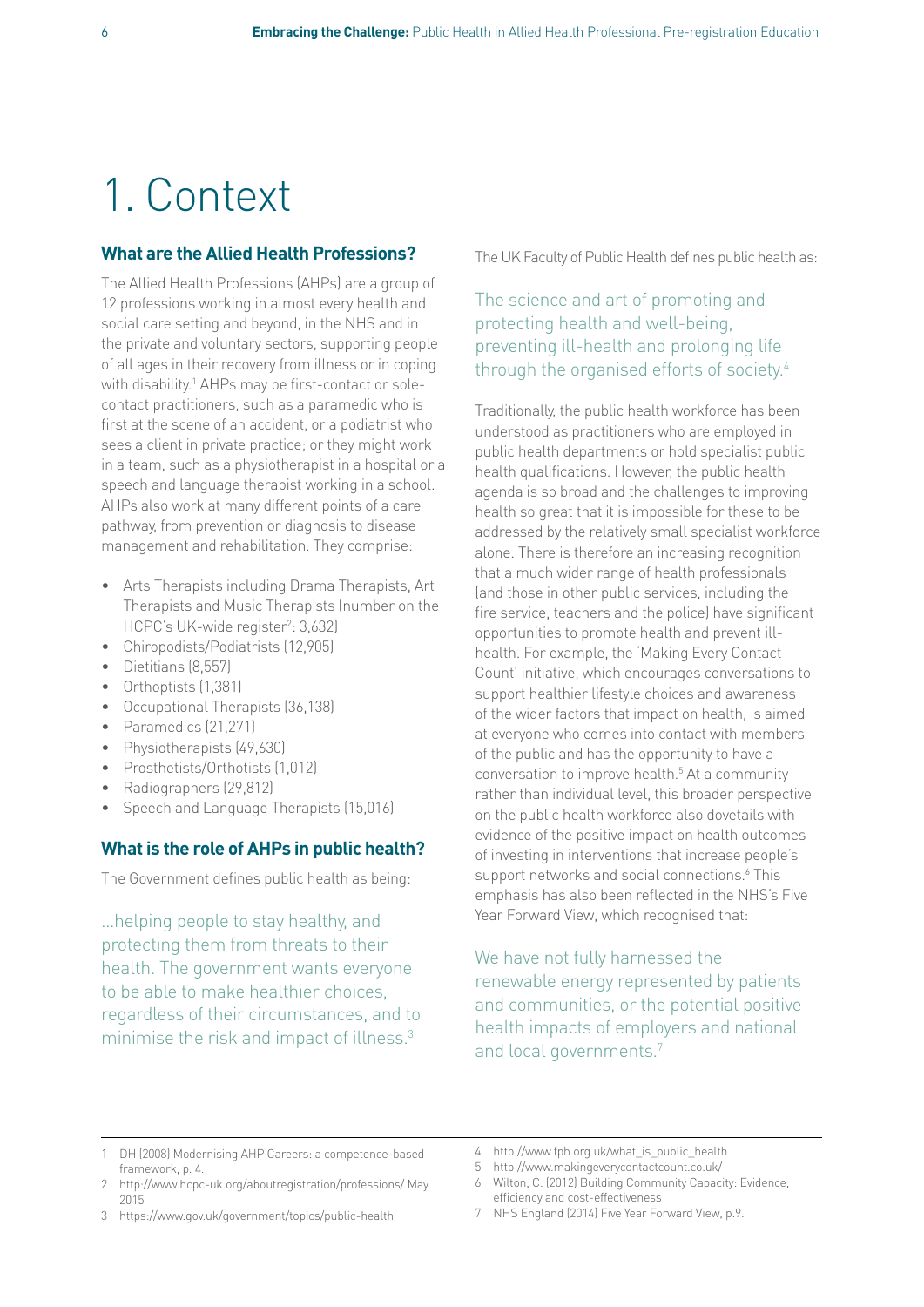In this broader context, AHPs are already an integral part of this wider public health workforce and make a significant contribution to almost every public health priority, from dietitians helping local communities to improve their health through their diet and physiotherapists supporting clients to increase their exercise levels, to radiographers encouraging patients to give up smoking. The question is how to ensure that we make the most of the contribution to public health from this vital workforce.

## **Where does initial education fit in preparing AHPs for their public health role?**

All AHPs who are educated in the UK undergo initial, or pre-registration, education before they can practise. This education is usually led by a university but all students spend substantial time in different service settings on placement, so education should be properly understood as a partnership between higher education and service providers. If an education programme is successfully completed, individuals are then eligible to apply to join the professional register. In the case of AHPs, this register is maintained by the Health and Care Professions Council (HCPC), who also set the standards for education.

The standards for education set by the HCPC fall into two parts, the Standards of Education and Training (SETs), which cover all the HCPC's professions and the Standards of Proficiency (SOPs), which are profession-specific. The SETs are common to all professions regulated by the HCPC and do not contain any overarching reference to public health. The SOPs differ by profession and some do contain expectations in relation to public health. For example, public health nutrition is one of the elements that dietetics programmes are expected to cover; students are also expected to 'understand public health relevant to the dietetic management of individuals, groups or communities'.<sup>8</sup> In addition to these standards, a number of the AHP professional bodies also offer curriculum guidance.

Within these parameters, education programmes will have many different components and incorporate different ways of teaching and assessing what students have learnt. There is therefore substantial scope for pre-registration programmes to incorporate teaching on public health, both in the theory-based part of the curriculum and through practice experience.

8 HCPC Standards of Proficiency for Dietitians, pp. 12-13. http://www.hpc-uk.org/assets/ documents/1000050CStandards\_of\_Proficiency\_Dietitians.pdf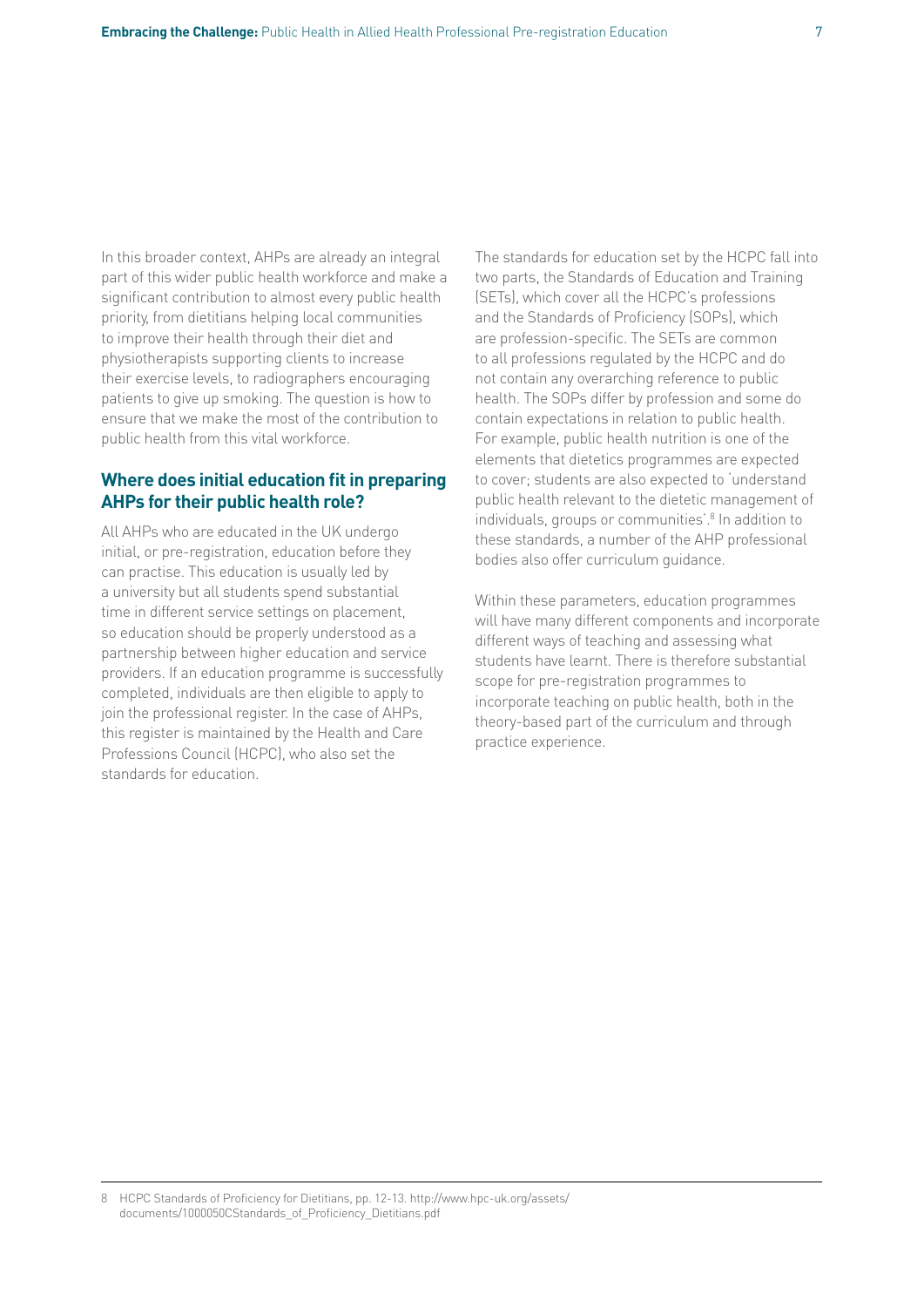## 2. Methodology

## **Identifying the knowledge and skills needed by AHPs**

The first step in the scoping study was to develop a list of suggested skills and knowledge that current and future AHPs will need to support their wider public health role. Eight areas were proposed through PHE's work with the AHP professional bodies:

- 1. An awareness of population health needs
- 2. An awareness of lifestyle risk factors, mental wellbeing and wider determinants of health
- 3. An ability to raise health risks for discussion and undertake brief interventions (including key messages for major lifestyle risk factors)
- 4. An understanding of behaviour change concepts and skills
- 5. An understanding of public health interventions specific to their profession/area of specialism
- 6. Competence in assessing evidence of effective interventions
- 7. Understanding of a range of quantitative and qualitative research methods
- 8. Recognition of the importance of prevention in health policy, strategies and care pathways

These eight areas were used as a starting point for the study, with a view to finding out whether programme leads agreed with these, disagreed or had alternative suggestions. The eight areas were also used as a framework to ask for greater detail on the learning outcomes within curricula.

### **Gathering data**

Two surveys were used to gather data from universities. One survey focussed on identifying public health learning outcomes within preregistration AHP curricula in England. The other survey aimed to gather examples of good practice in teaching public health knowledge and skills in AHP pre-registration programmes across the UK.

An initial pilot of both surveys was shared with three member institutions for feedback on the length and usability of the surveys, layout and information provided to participants and clarity of questions and wording. In light of comments received a small

number of adjustments were made to the wording of questions. Both surveys used a mixture of open and closed questions.

The survey of learning outcomes aimed to discover whether respondents agreed or disagreed with the eight areas of proposed skills and knowledge, the extent to which they were taught and the learning outcomes. They were also asked to describe the priority currently given to public health and whether they had received feedback on their approach to public health from students, employers or professional bodies.

The survey of good practice aimed to identify different approaches to teaching public health knowledge and skills, the development of the approach and to reflect on what it is that makes it different. Members were also asked to consider enablers and barriers to delivering public health learning outcomes within the curriculum.

Following the completion of the pilot survey and subsequent amendments, the revised survey was sent to the 85 member institutions of CoDH via the organisation's membership database. Members had an initial four week window in which to return the completed surveys, this was subsequently extended by a further six weeks. Reminders were sent on a weekly basis via the CoDH policy bulletin and follow-up emails were sent from the project team to individual contacts at the HEIs. The surveys were also promoted through the AHP Education Leads meeting, the Chartered Society of Physiotherapy (CSP) and the College of Occupational Therapists (COT). The good practice survey was further promoted via social media.

Of the 141 AHP pre-registration programmes in England of which the Council of Deans of Health has a record, 62 responded to the survey on learning outcomes, a response rate of 44 per cent. We also received responses from five Operating Department Practitioner programmes, a Public Health Nutritionist programme and a Respiratory Physiology (Healthcare Science) programme. We received responses from all AHP disciplines where education is commissioned but not from any Arts Therapy programmes.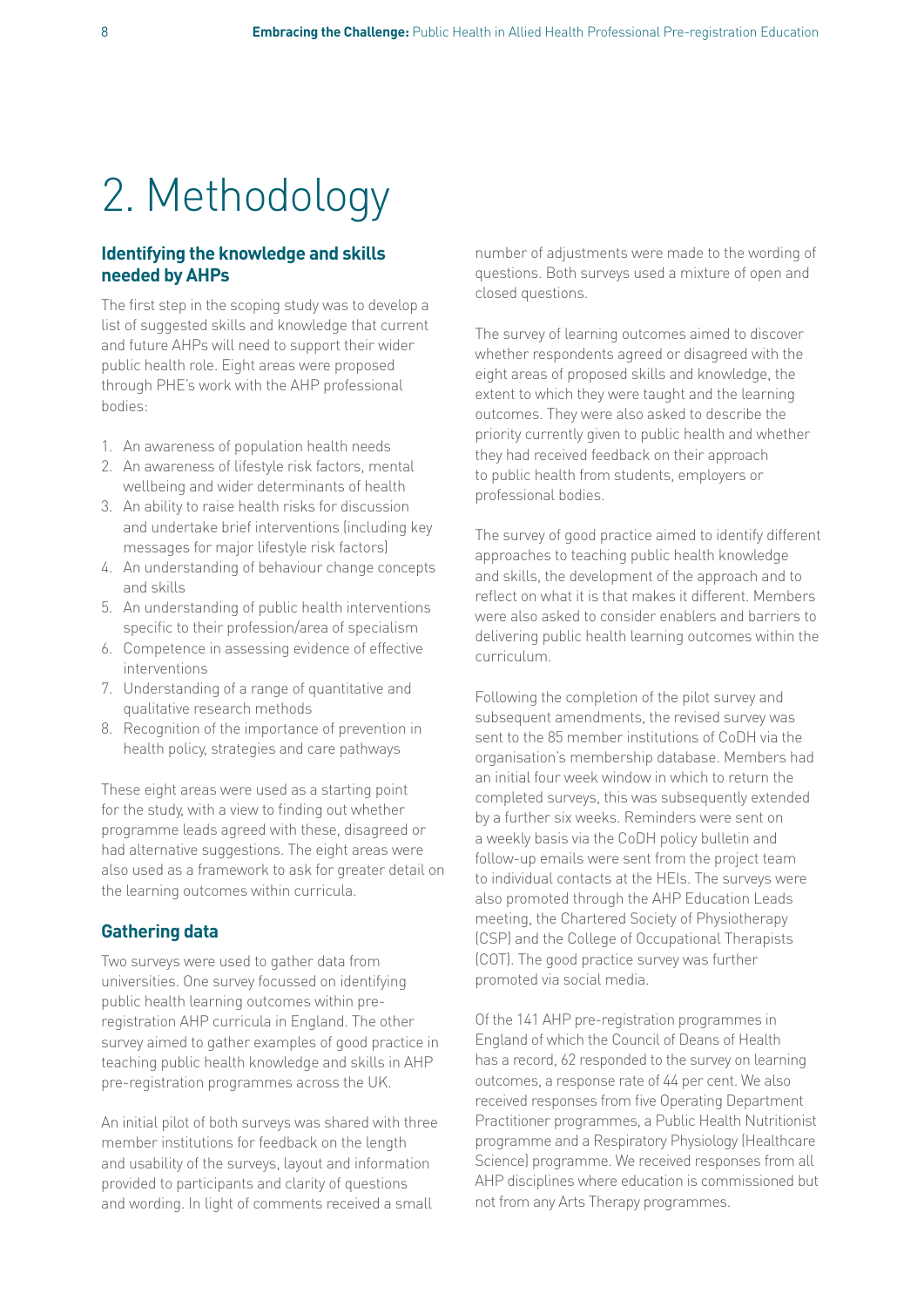| <b>Programme</b>                                            | <b>Responses</b> |
|-------------------------------------------------------------|------------------|
| Occupational Therapists                                     | 13               |
| Physiotherapists                                            | 13               |
| Radiographers                                               | 12               |
| Paramedics                                                  | 8                |
| Dietitians                                                  | 6                |
| Speech and Language Therapists                              | 5                |
| <b>Operating Department Practitioners</b>                   | 5                |
| Podiatrists                                                 | 3                |
| Prosthetists/Orthotists                                     | 1                |
| Orthoptists                                                 | 1                |
| <b>Public Health Nutritionists</b>                          | 1                |
| <b>Healthcare Scientists (Respiratory</b><br>Physiologists) |                  |

**Figure 1: Responses to the learning outcomes survey by profession**

A total of 23 good practice surveys were completed and submitted from 20 universities, plus one submitted by the British Dietetic Association's Specialist Public Health Group. Although we opened this survey to institutions in the other home nations, we received most responses from England, with 19 responses from England, three from Wales and the British Dietetic Association's UK-wide response.

## **Limitations**

As an initial scoping study, the methodology had significant limitations. Although a response rate of 44 per cent is much higher than the average survey response rate, it is still a relatively small proportion of the total number of programmes and a small sample, so any conclusions must be tentative. There is a risk that the data collected came from those programmes that are more engaged with public health and its place within AHP pre-registration

curricula. The timeframe of the study was limited, so there was also relatively little opportunity to pursue programmes that had not responded and no scope to deploy other methods of gathering data, for example a questionnaire of individual students or focus groups with programme staff.

Using the eight areas developed through PHE's work with the AHP professional bodies was helpful in giving a structure to allow more detailed responses on the learning outcomes within curricula. However, there are limitations of using a pre-existing framework rather than a methodology such as a Delphi process that would generate a framework 'bottom-up'. Although a question was specifically asked on other areas that respondents would want to include, starting with a proposed structure makes it more likely that other areas would be missed.

There are also inherent disadvantages in selfreported responses to questionnaires in which there may be a perceived desired response (in this case, to positively report the inclusion of various aspects of public health within curricula). This is a particular risk for the responses to questions on whether an area is covered within a curriculum, where the 'socially desired' response would be to be positive. The questionnaire attempted to mitigate this by asking for detail on how the area was taught, seeking to generate evidence behind positive responses. However, without a more substantial study and the use of different methodologies, for example collecting data in a way that easily allows anonymity, this remains a difficult hurdle for this type of scoping study.

The conclusions should therefore be taken as initial indications rather than a complete and comprehensive survey. However, the substantial interest in the data collection from pre-registration programme leads suggests that a further, more indepth study might generate further data that could be used to confirm or challenge the conclusions of this initial work.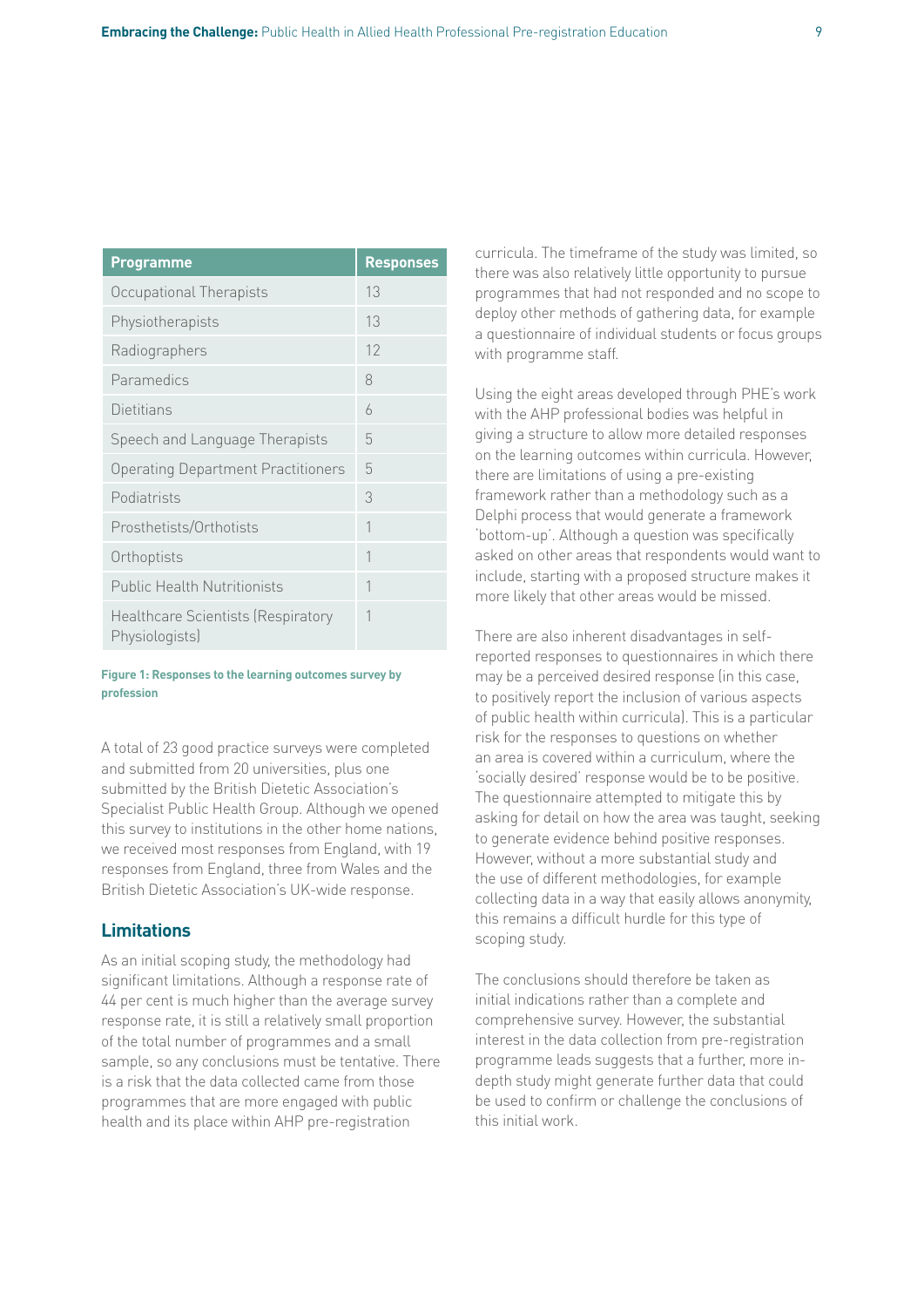## 3. Summary of Results: the Current State of Play

## **Introduction**

A principal aim of the project was to get below the surface of broad sign up to the importance of public health to find out what areas of public health are being taught to AHP students. Using eight dimensions generated by PHE through its work with the AHP professional bodies, we asked respondents to the survey to tell us if they agreed that an area was part of required public health knowledge for AHPs (responses: yes, no, partially/unsure). We then asked whether it was taught within their programme (responses: yes, no, does not apply to this profession). We also asked about the learning outcomes for students. Alongside this data collection, we also asked universities across the UK to send us examples of good practice in teaching public health in AHP curricula.

## **Area 1: Population health needs**

- • 97% of respondents agreed that an awareness of population health needs is one of the areas of knowledge required as part of public health education for AHPs; the remaining 3% thought it was partially required or were unsure.
- • 95% of respondents said that they already teach an awareness of population health needs in their programme, with 5% not including it.

The **University of the West of England** has devised an enquiry based learning module to encourage diagnostic imaging and therapeutic radiography students to think about their role in health education and promoting healthy living. With a focus on public health issues such as drugs and alcohol, the students work in groups to produce a wiki page relating to the module outcomes.

## **Area 2: Lifestyle risk factors, mental wellbeing and wider determinants of health**

• 97% of respondents agreed that awareness of lifestyle risk factors, mental wellbeing and wider determinants of health is one of the required areas of knowledge for AHPs.

97% said that they already teach awareness of lifestyle risk factors in their programmes. One respondent did not teach it and one respondent thought that it did not apply to their profession.

In 2014, the **University of Cumbria** introduced a new public health module into its paramedic programme, looking specifically at health promotion and mental health. As students, the programme team had been taught public health from the perspective of transport links, something they found to have little relevance to their paramedic practice. The team therefore used public health expertise in the wider faculty to design the module but with a strong emphasis on specific content with relevance for paramedics.

Recognising the particular challenges for paramedics in dealing with public health issues related to children, the **University of Greenwich** has set up joint work between its paramedic and child mental health teams to deliver pre-registration education on child developmental issues and immunisation awareness. The University has also developed education on safeguarding issues for paramedics at both pre-registration and postregistration levels.

## **Area 3: Raising health risks and undertaking brief interventions**

- 84% of respondents agreed that being able to raise health risks and undertake brief interventions is a required area of knowledge for AHPs. 11% partially agreed or were unsure and 3% disagreed.
- • 84% already teach it in their programmes, 9% do not teach it and 7% thought that it was not relevant for their profession.

Students on the **University of Central Lancashire's** physiotherapy programme undertake two specific modules related to public health, including looking at risk factors, behaviour change and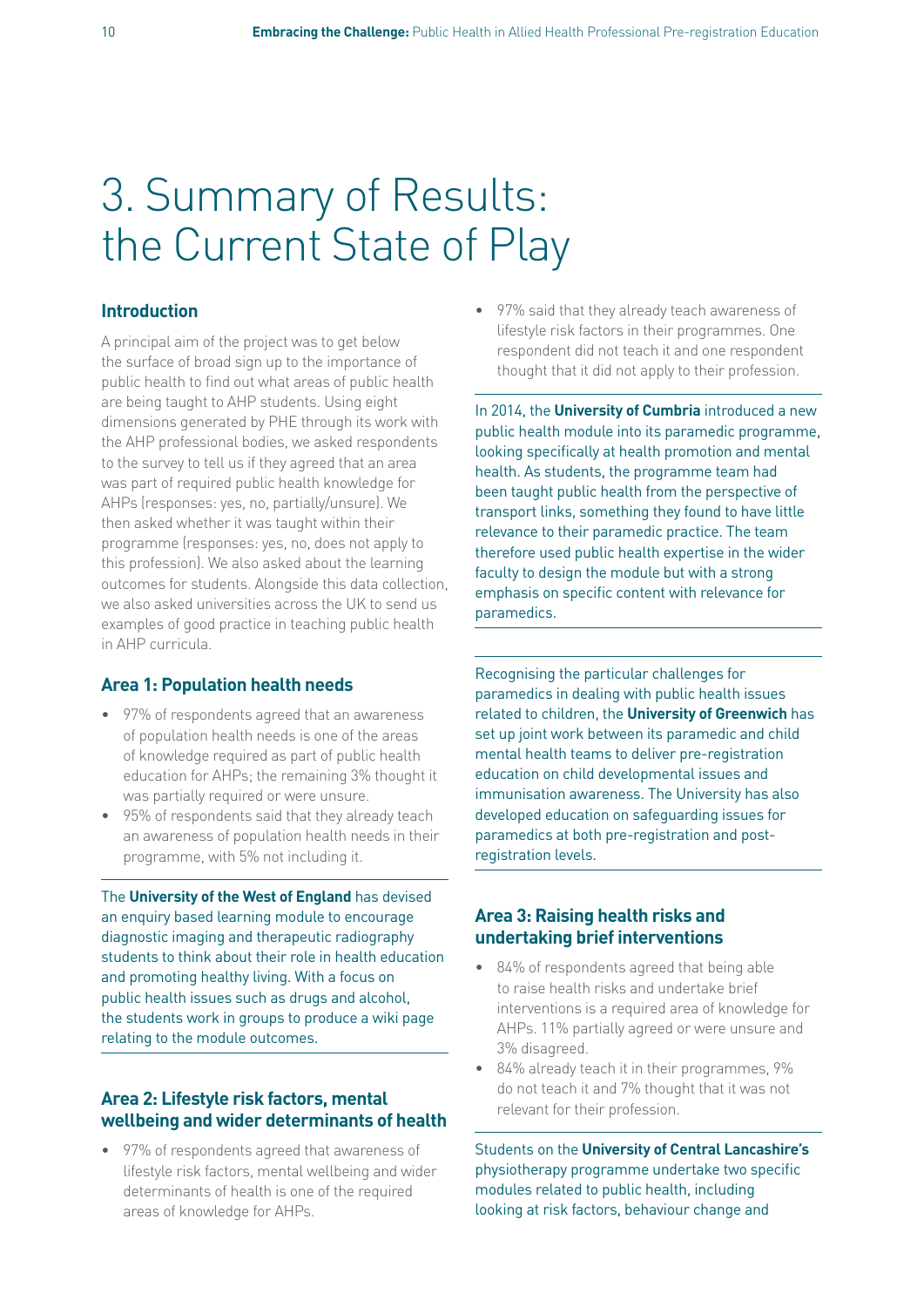brief interventions. The students also put their knowledge into practice, undertaking public health teaching sessions at primary schools, visiting local services that are working on public health issues and developing a public health campaign as part of the module assessment. Students evaluate both modules highly and the approach was recognised as being innovative by both the HCPC and CSP when the programme was revalidated in 2012.

For occupational therapy students at **Glyndwr University**, public health and consideration of lifestyle factors and prevention is a strong focus throughout the curriculum. The University has found that engaging students in formal debates helps students critically evaluate issues within public health delivery, such as the practical challenges of promoting preventative interventions in partnership with clients. By taking a structured approach, students are encouraged to look at the evidence in detail and form a clear view. Students evaluate the approach very positively.

## **Area 4: Behaviour change concepts and skills**

- 84% of respondents agreed that understanding behaviour change concepts and skills is a required area of knowledge for AHPs. 2% disagreed and 14% partially agreed or were unsure.
- 83% responded that they are teaching it already, 12% do not teach it and 5% thought that it was not relevant for their profession.

Although recognition of the importance of prevention and health promotion in health policy and care pathways is not new in podiatry, the **University of Huddersfield** has made particular efforts to work in partnership with employers and service users to embed this within the curriculum. This has included development of an expert patient reference group and more inter-professional learning with nursing students. The curriculum now includes motivational interviewing to aid self-management and students on the podiatry and nursing programmes work together to deliver public health awareness initiatives to the general public.

## **Area 5: Profession-specific public health interventions**

- • 87% agreed that understanding profession or specialism-specific public health interventions was required for AHPs, with 13% partially agreed or unsure.
- • 88% are already teaching profession or specialism-specific interventions in their programme, 5% were not and 7% thought that this did not apply to their profession.

At **Keele University**, public health and behaviour change concepts and skills are introduced from the first year of the physiotherapy programme and are built on in following years. The programme has a Health and Wellbeing team, led by two physiotherapists with qualifications that are specifically focused on public health and an exercise physiologist. This has led to both development of a specific 'Health and Wellbeing' module and integration of public health into other areas of physiotherapy education. Those who designed the programme comment that public health topics are sometimes not seen as core to a physiotherapists' role and practitioners do not always have the opportunity to apply their knowledge and skills, requiring a concerted effort to embed public health across the curriculum, in theory and in practice placements.

At **Cardiff University** the public health focus for Radiography students highlights the wider role of radiographers in health promotion and raising public awareness of the early signs and symptoms of cancer so that early intervention is sought. Students are required to take a 40 credit research project in level 6, often choosing public health related themes including: assessment of public health knowledge of breast self-examination; early presentation of testicular cancer in a group of young men; school children's knowledge of aetiological risks of smoking and alcohol use.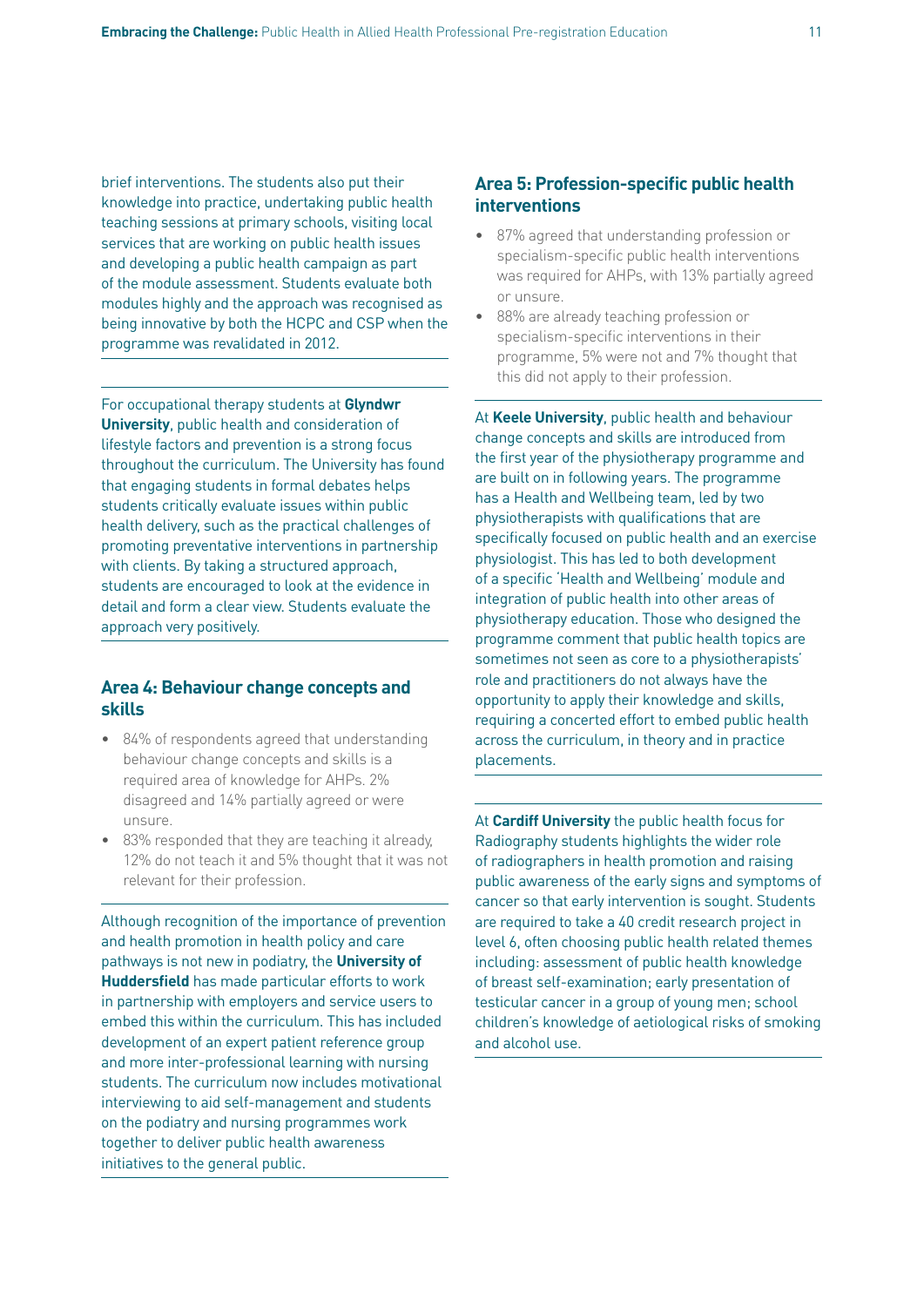The dietetics programme at the **University of** 

**Chester** is supported by a team of public health nutritionists and the public health nutrition cycle is integrated within both theoretical and practical elements of assessment. Although some students initially struggle with understanding the relevance of public health and health improvement, the integrated approach allows this to become apparent in the course of the programme. Students are also encouraged to apply their knowledge. For example, an annual nutrition fair is held at the university, with students running public health information stalls for the general public.

## **Area 6: Assessing evidence of effective interventions**

- • 81% of respondents agreed that competence in assessing evidence of effective interventions is a required public health skill for AHPs; 3% disagreed and 16% partially agreed or were unsure.
- • 90% are already teaching this in their programme; 8% do not teach this and 2% thought that this did not apply to their profession.

At **Northumbria University** occupational therapy and physiotherapy students develop the knowledge and skills needed to evaluate interventions via a public health module which addresses considering how outcomes are measured during the planning stage of interventions. This is reinforced by the use of evaluative skills developed in other modules including critical appraisal and research and evaluation methodologies.

## **Area 7: Understanding a range of quantitative and qualitative research methods**

- • 97% of respondents agreed that understanding a range of quantitative and qualitative research methods is a required area of knowledge. 3% disagreed, with no respondents giving partial agreement
- 95% include this in their programme, with 5% not including it.

Physiotherapy students at **Kingston University / St George's, University of London** undertake a module in Research Methods in Health and Social Care which is designed to equip students with competence in both qualitative and quantitative research skills and enhance their ability to utilise and transfer information, demonstrate critical appraisal, collaborate between professions and co-operate as a team. The module takes a multidisciplinary approach and is designed for all health and social work professionals.

## **Area 8: Prevention in health policy**

- 90% of respondents agreed that recognition of the importance of prevention in health policy, strategies and care pathways is a required area of knowledge. 8% partially agreed or were unsure and one respondent disagreed.
- • 90% include this in their programmes, with 7% currently not teaching it. 3% thought that this did not apply to their profession.

Occupational therapy students at the **University of Worcester** explore the current health and wellbeing indicators and risks in the UK in order to understand health and wellbeing as a continuum across the life course and from different perspectives (medical, psychological, social and functional). This approach includes the development of simple health promotion plans which can include public health initiatives as well as individually designed interventions.

The **University of Liverpool** has incorporated health promotion themes in their inter-professional learning modules. Radiography students develop an awareness of the knowledge and skills brought to the healthcare team by different professional groups in order to contribute effectively to the health promotion agenda. Assessment includes the production of a health promotion poster with themes including: alcohol awareness and young women; prostate cancer and African Caribbean men; healthy eating in teenagers; mental health and young men; and preventing heart disease.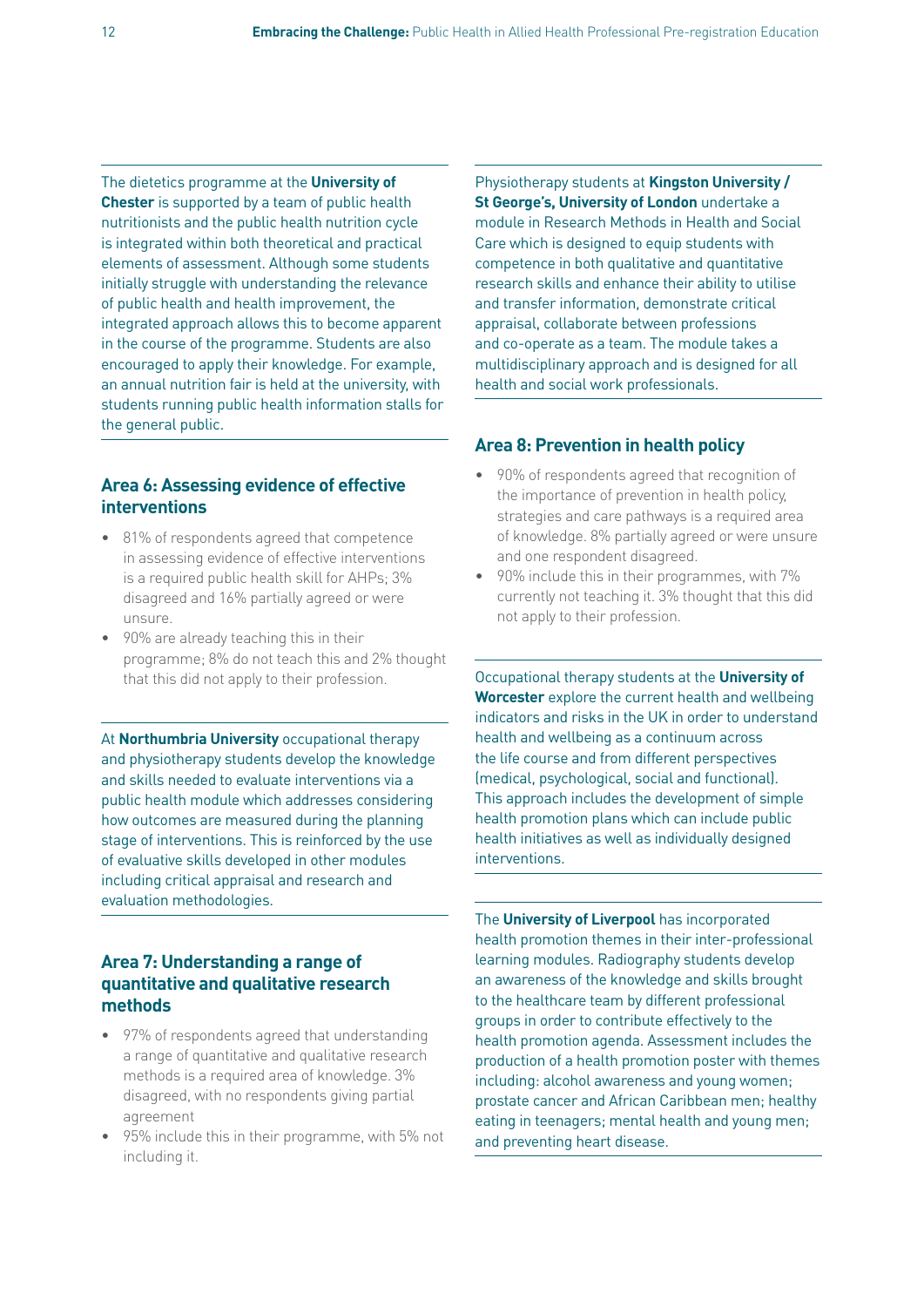## 4. Analysis

## **A high degree of consensus on public health knowledge and skills**

Overall, there was a high level of consensus on the eight areas suggested as key areas of knowledge and skills to prepare the future AHP workforce for their role in the wider public health agenda (ranging from 81% to 97%). The areas with the highest levels of consensus were 'awareness of population health needs' (Area 1, 97% agreed), 'awareness of lifestyle risk factors, mental wellbeing and wider determinants of health' (Area 2, 97% agreed) and 'understanding a range of quantitative and qualitative research methods' (Area 7, 97% agreed). The area with the lowest level of consensus was 'competence in assessing evidence of effective interventions (Area 6, 81% agreed). This was also the area with the highest levels of partial agreement/unsure responses (16%).

The level of consensus suggests that the set of knowledge and skills identified by the AHP

professional bodies working with PHE is credible with educators and that it could be used as a framework for further discussion and development. This level of consensus across a very diverse range of professions also suggests that there is value in working across the AHPs and not only looking at profession-specific knowledge and skills.

## **Evidence of substantial work to embed public health in the curriculum**

There was evidence of the key elements of public health already being embedded in the curricula of most of the programmes that responded to the survey. The range of responses varied by area from 83% of respondents who reported that their programmes teach raising health risks and undertaking brief interventions to 97% of respondents who reported teaching awareness of lifestyle risk factors, mental wellbeing and the wider determinants of health.



**Figure 2: 'Do you agree that the following is one of the areas of knowledge or skill required by the future AHP workforce?'**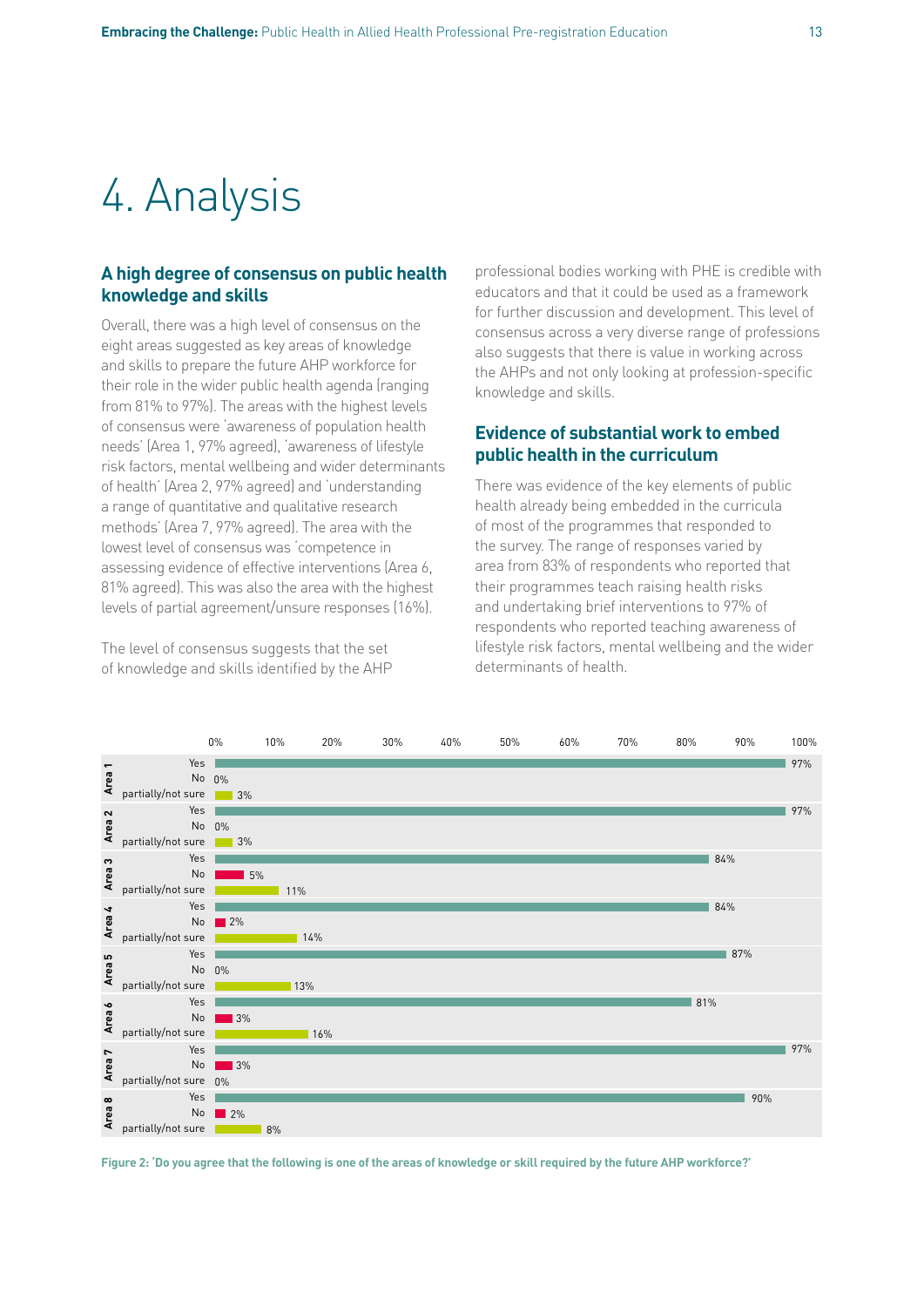



### **Differences between the professions**

As might be expected, there were indications of professions where there is still work to be done to capture the relevance of the public health agenda in a way that was appropriate for the profession. There were very few respondents who thought that the public health knowledge and skills captured in the eight areas were not relevant to their profession. Radiography and paramedic programmes made up the majority of responses. Of the 14 total 'not applicable' responses across all questions, eight were from radiography programmes and three from paramedic programmes. Although the numbers are too small to draw any kind of definitive conclusions, this suggests that there may be some challenges in translating the public health contribution of these professions into pre-registration education.

However, there were examples from each of these professions of good practice in seeking to integrate public health in a meaningful way into preregistration curricula which suggests that further dialogue, discussion and sharing good practice would be valuable.

## **The importance of partnership with employers and professional bodies**

The data collection did not explicitly ask about the role of partnerships with other stakeholders in designing public health content within the context of AHP pre-registration curricula, something that was beyond the scope of the study. However, in a number of free text comments and in the comments given by respondents on feedback on the course, employers and professional bodies were mentioned repeatedly as contributing to the design of programmes and public health content.

"Recent revalidation and re-accreditation of the Dietetics pre-registration programme in 2013 included employer feedback, which highlighted the increasing need for newly qualified dietitians to have a greater understanding of public health, as services are increasingly provided in the community." **Associate Head, Academic**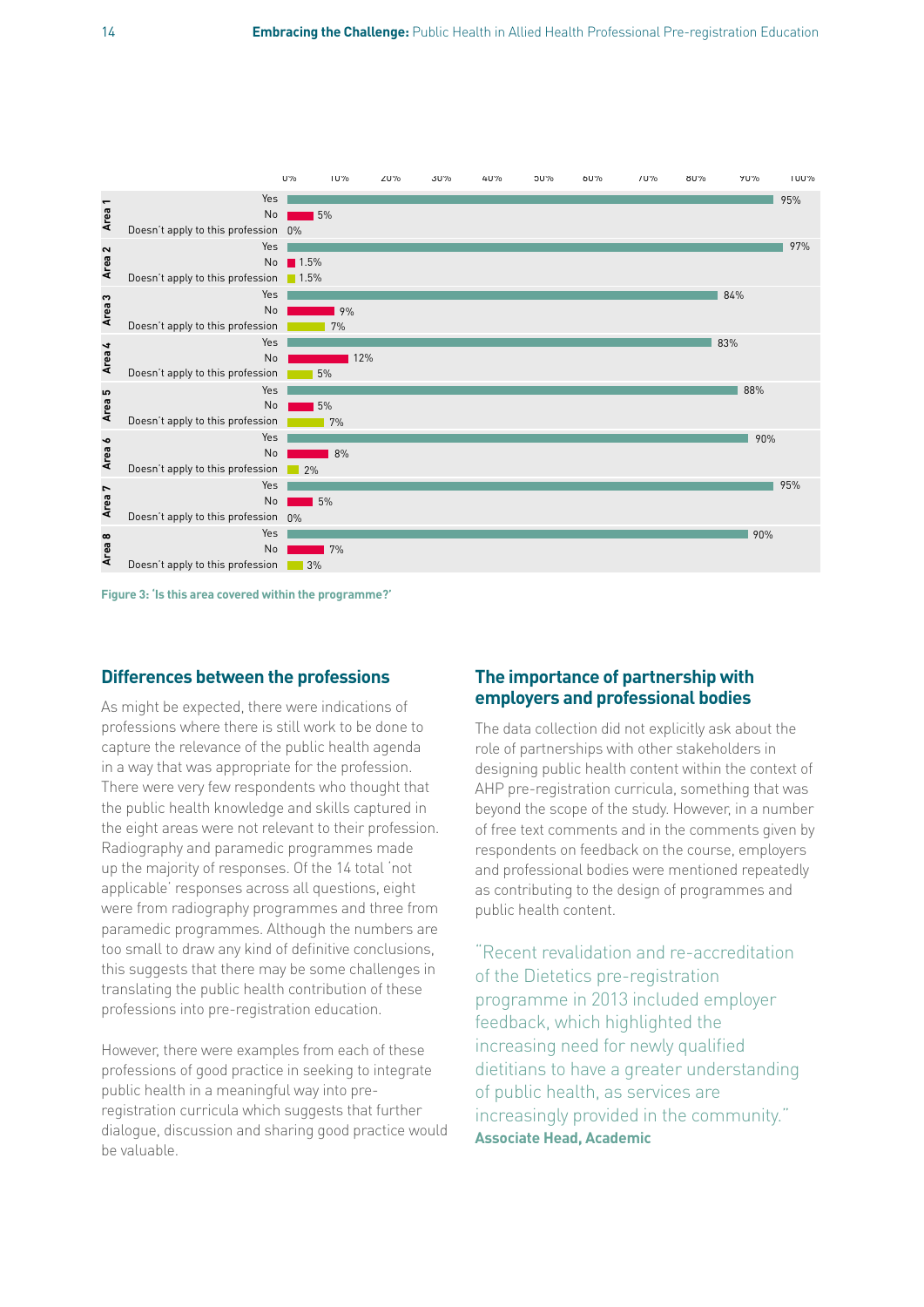"When designing the curriculum or going through a periodic review, we have contributions from service users, students [and] clinical partners at all stages of the process. Changes reflect the guidance from our professional bodies and are communicated to them in the various monitoring/audit processes." **BSc Course Director, School of Rehabilitation Science**

Both for courses looking to develop their public health content and for future national policy discussions on these issues, the comments suggest that working with the professional body and employers is an important factor in success.

## **More than 'Making Every Contact Count'**

In recent years there has been particular policy focus on 'Making Every Contact Count', also known as 'healthy conversations': promoting healthy lifestyle choices and signposting relevant healthcare services.<sup>9</sup> The data from this project suggest that this is already embedded in many AHP pre-registration programmes, with 84% reporting that they covered raising health risks and undertaking brief interventions. However, it is striking that the public health content in the pre-registration programmes that responded is much broader than raising health risks and behaviour change with individuals, with prevention within health policy, campaigns and understanding community or population health all important themes within the curricula. This suggests that there is potential to make the most of the future AHP workforce to promote public health in a broader range of contexts than is commonly understood. This is of particular importance given the increasing policy focus on the impact of well-connected, sustainable communities on health outcomes. Although current curricula seem to include this to a certain extent, the focus on individual behaviour change suggests that a debate is needed on what AHP public health leadership might look like in a community assetbased model and the implications for education both pre- and post-registration.

## **Pressure on the curriculum**

The data collection focused specifically on public health and not on the wider context of the curriculum. However, a number of respondents raised the issue of the pressure on pre-registration courses to include more content across a greater breadth of issues:

"The increasing need to include more input from all areas of healthcare within profession-specific programmes. although needed and completely justified, does effectively mean that programme content is stretched and student workload increased."

## **Senior Lecturer**

"It is not a public health course and neither should it try to be one… within our curricula there are many competing priorities that need equal if not more emphasis put on them." **Course Leader, Paramedic Science**

Future work must be cognisant of the pressures on the pre-registration curriculum and the role that education at other stages, particularly postregistration can play in helping develop AHPs' knowledge and skills in public health.

<sup>9</sup> Public Health England and the Royal Society for Public Health (2015) Healthy Conversations and the Allied Health Professionals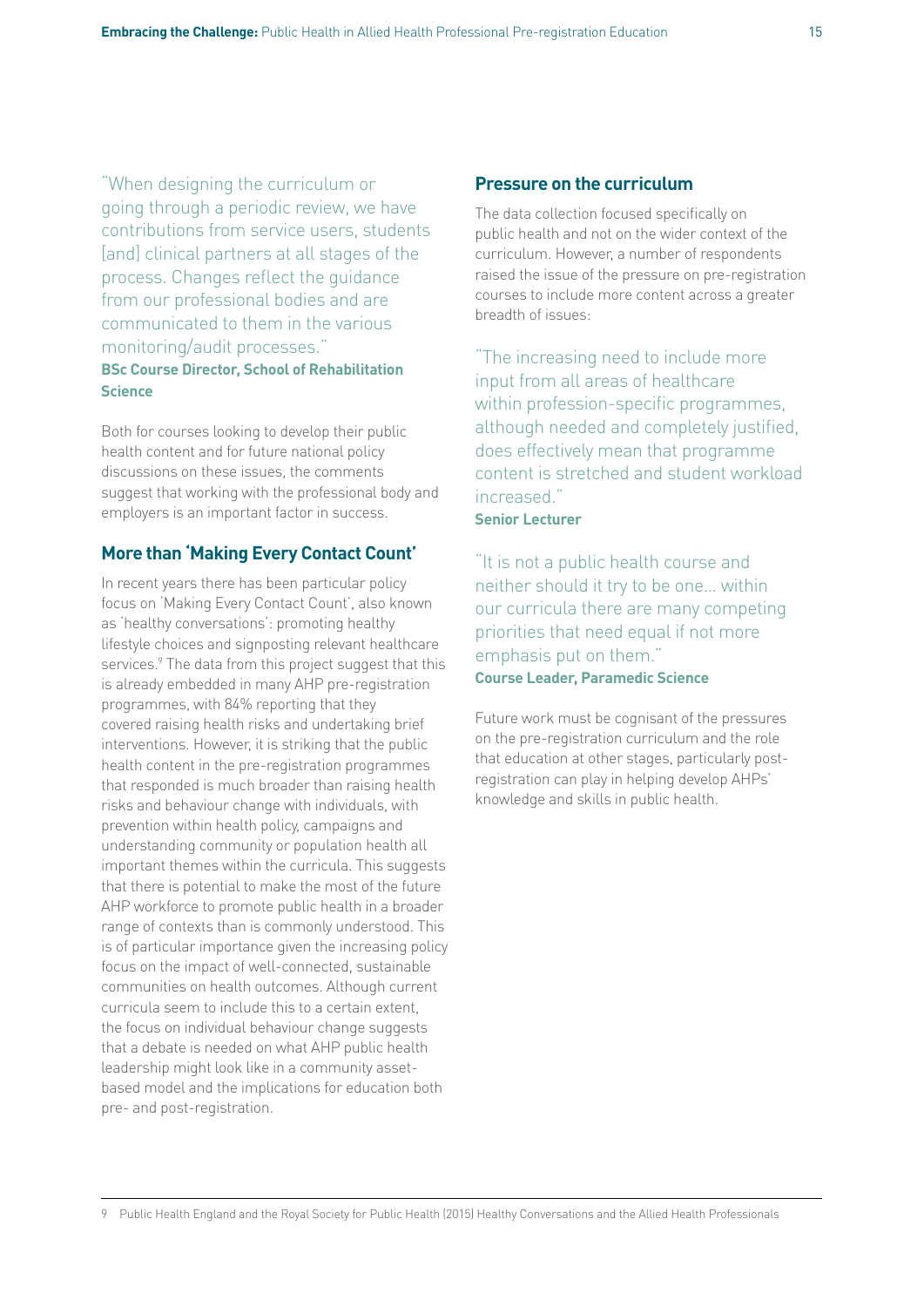## 5. Avenues for Future Work

## **Future intentions on public health**

In a short scoping study which relies on a snapshot of data, it is difficult to track the progress of a topic or area over time. For the future, it is important to know whether universities are aspiring to do more on public health or whether they have hit a 'steady state' in terms of the input to the curricula.

We asked respondents to the survey on learning outcomes to judge which best described the current priority they give to public health:

- 11% of respondents said they did not consider it to be a priority compared to other aspects of the course;
- 9% can see its growing importance but have yet to reflect this in their course;
- • 52% said that they include public health in their course and plan to do more;
- • 28% said that they are confident that their course has a strong public health component.

Although numbers are too small to draw firm conclusions, the professions with the greatest proportion of programmes planning to 'do more' were paramedics, radiographers and physiotherapists. Dietetics programmes were those most confident that they already had strong public health component.

In line with the wider findings of the learning outcomes survey, this suggests that most programmes that responded have already made efforts to include public health as a priority in their programmes. However, it is interesting that half of the respondents are actively planning to expand input on public health. This suggests that there is still a widespread desire to push further with the public health learning in AHP pre-registration education. The number of examples of good practice in teaching public health submitted in the second survey demonstrates that there is already much that programmes could learn from each other. Creating fora in which these could be exchanged would be a natural extension of this work.

## **Modifying the framework: other areas of knowledge and skills**

As well as seeking to understand the level of consensus on the eight areas of public health knowledge and skills, we asked respondents to identify any areas that they thought were missing from the list.

There were 18 responses to this question. Of these, 10 identified areas that were not already included explicitly in the eight identified areas. Details of these responses are given below:

| <b>Programme</b>                                             |                                                                                                                                                                                 |
|--------------------------------------------------------------|---------------------------------------------------------------------------------------------------------------------------------------------------------------------------------|
| Speech and<br>language therapy                               | Specific clinical placement<br>learning outcomes: devising<br>management plans,<br>communication skills, skills of<br>reflection                                                |
|                                                              | Campaigning work on<br>awareness of communication<br><i>issues</i>                                                                                                              |
| Physiotherapy                                                | Global health                                                                                                                                                                   |
|                                                              | Exercise for health                                                                                                                                                             |
|                                                              | Health profiles and awareness<br>of local service provision                                                                                                                     |
| <b>Dietetics</b>                                             | Ecological approaches versus<br>individual approaches to<br>nutrition; food sustainability                                                                                      |
|                                                              | Food access/poverty,<br>sustainability and social<br>injustice                                                                                                                  |
| Radiography                                                  | Service development and<br>service improvement                                                                                                                                  |
|                                                              | Common risk factors/<br>symptoms for disease and<br>illness                                                                                                                     |
| Multi-<br>programme<br>response<br>- OT and<br>Physiotherapy | Epidemiology and demographic<br>data in regard to a geographic/<br>service user population;<br>health inequalities through a<br>health needs assessment or<br>community profile |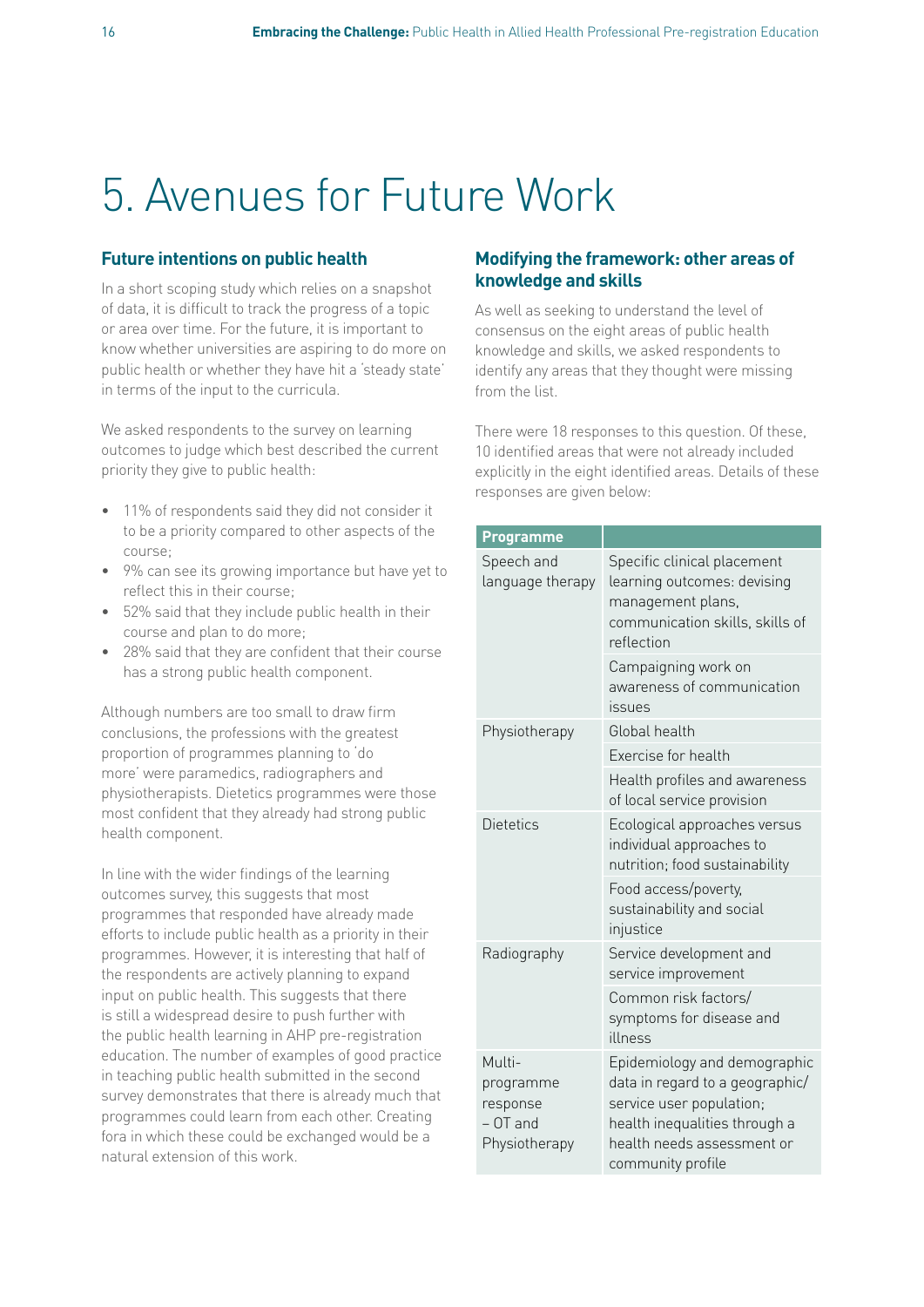Some of these responses might be classified as profession-specific knowledge (such as exercise for health and campaigning on awareness of communication issues). However, there are a number of themes that would benefit from reflection to see if they can be incorporated in the eight areas, or whether a further area(s) is necessary:

- Demographic data and epidemiology, with a link to health inequalities
- • Population/community focused interventions and the creation of healthy communities
- • Global health
- Service development and improvement

### **Mapping against other frameworks**

There are a number of public health frameworks that are used by different Government departments and professions, as well as statements on public health within both the HCPC SOPs and professional body curriculum guidance. Given the appetite to continue working on public health signalled through this study, a logical next step would be to map these different frameworks and statements against the key areas of knowledge and skills identified through this study to look for any further gaps. A survey of the evidence base could also be usefully carried out as underpinning to a finalised framework.

## **Scope to focus on particular professions**

Although the approach taken by PHE and the AHP professional bodies to identify core areas that cross professional boundaries is supported by the broad cross-professional consensus in these initial findings, there may also be an opportunity to focus work on particular professions.

The sample in this study is too small to make more than tentative suggestions. However, with paramedic education programmes set to expand significantly in number and paramedics rapidly taking on new roles within urgent and emergency care, there are particular opportunities to understand how preregistration curricula can best embed public health in a way that is appropriate for paramedics' current and future roles. Exchanging learning on effective ways of including public health within radiography programmes may also be fruitful.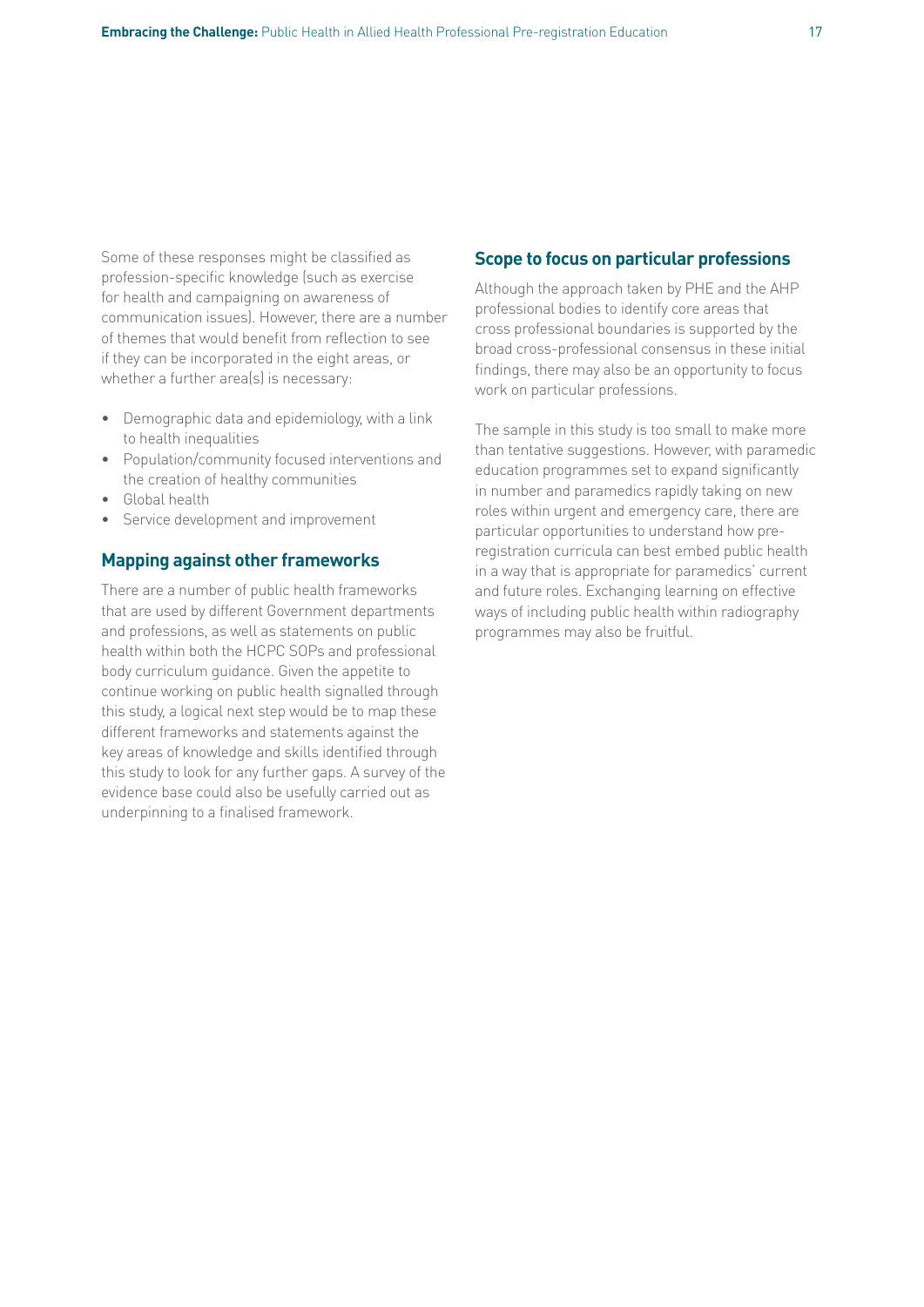## 6. Recommendations

## **1. Further investigation**

PHE should consider a follow-on study, to include:

- Mapping the proposed eight areas explored here against other frameworks, professional body guidance and regulatory standards;
- • More detailed work with universities on the content of the areas, aiming to capture input from programmes that did not respond to this scoping study and reduce the risk of socially desired responses, for example by using different methodologies, such as focus groups;
- • Engagement with students and newly qualified practitioners on their perceptions of public health within their pre-registration courses and use of knowledge/skills in employment;
- • Engagement with employers and service users on their views of the particular emphases most valuable in public health learning in preregistration education;
- • Engagement with community-focused organisations, such as 'Think Local Act Personal' to stimulate debate on community based public health approaches and the implications for AHP curricula;
- • Consideration of the applicability of the modified framework to other professions, particularly given the importance of inter-professional learning.

## **2. Opportunities for sharing learning**

CoDH should create opportunities to allow universities to exchange learning on their approaches to embedding public health, particularly where these have been evaluated and disseminated more widely.

## **3. Particular emphasis on paramedic and radiography programmes**

Professional bodies and CoDH should pay particular attention to the opportunities to support paramedic programmes in developing appropriate public health content and address how best to support radiography programmes.

## **4. Connections to post-registration education**

PHE and other stakeholders should consider work on the scope and opportunities of post-registration education in supporting the wider public health role of AHPs.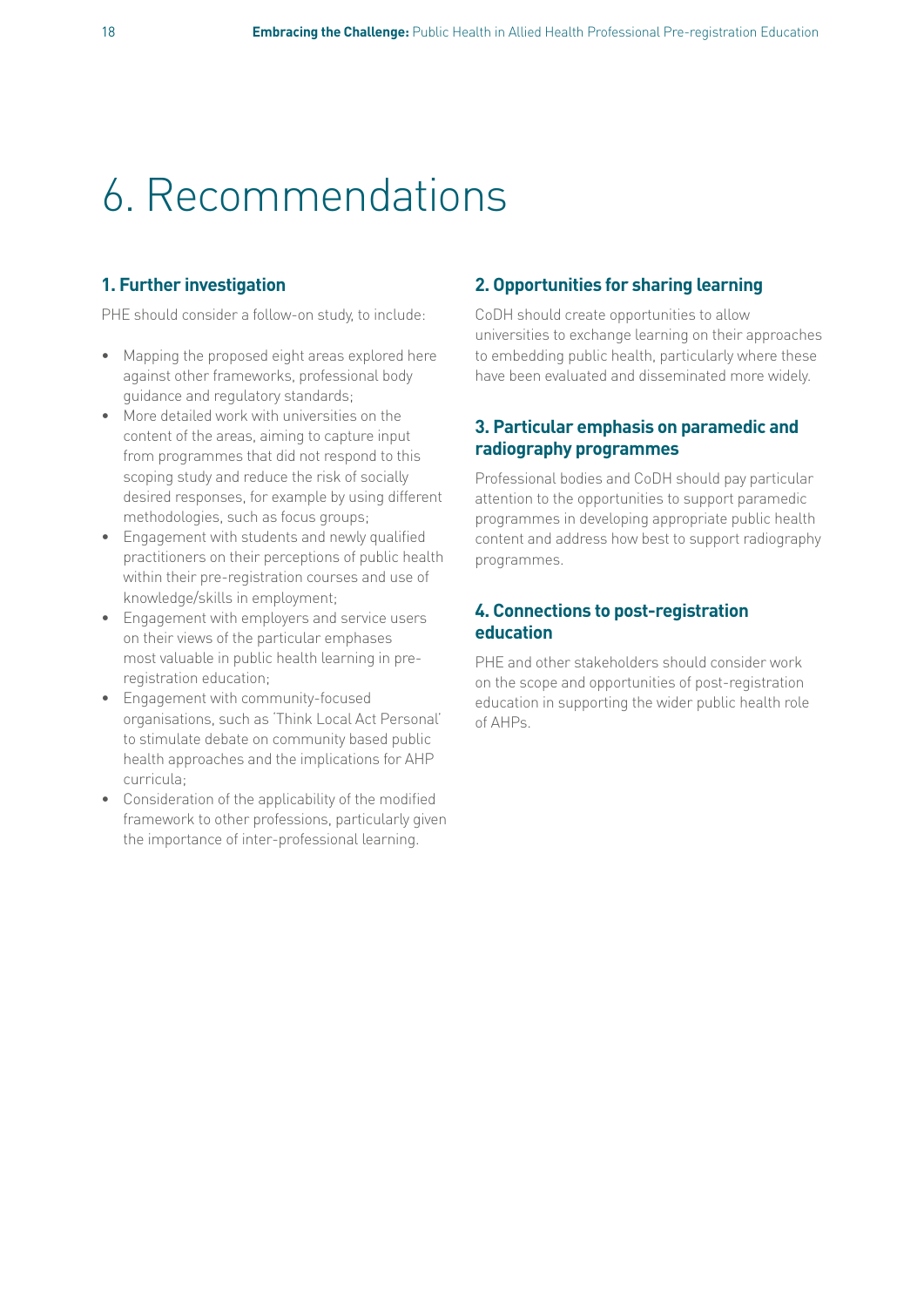## 7. Acknowledgements

#### **Linda Hindle**

Lead Allied Health Professional Public Health England

### **Dr Iain Beith**

Associate Dean for Practice Education & Head of School of Rehabilitation Sciences, Kingston University and St Georges, University of London CoDH Executive Team Lead for the project

#### **Dr Sally Hayes**

Head of School, School of Health and Wellbeing, Leeds Beckett University

And particular thanks to all the universities who submitted data on learning outcomes within their courses and examples of good practice.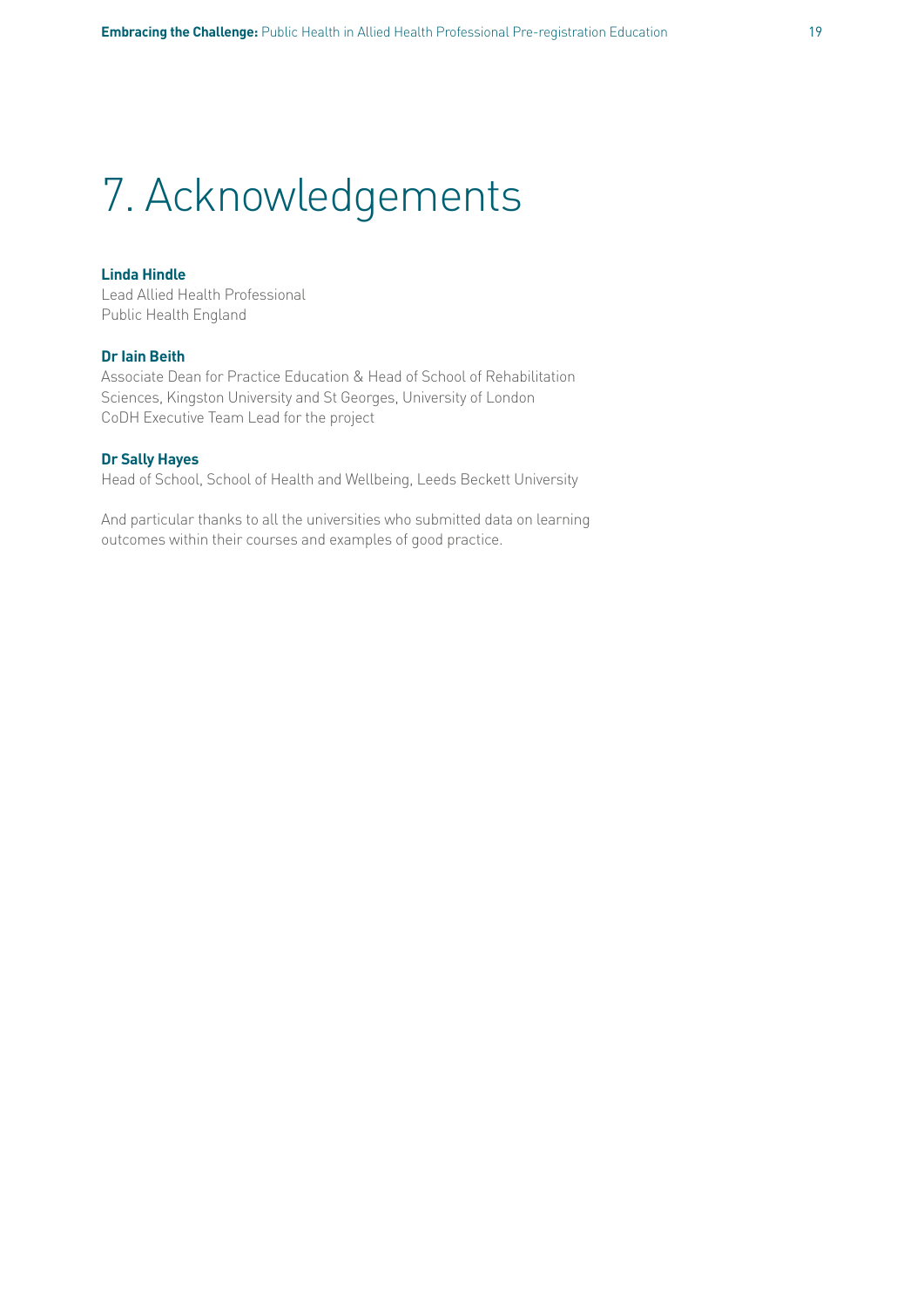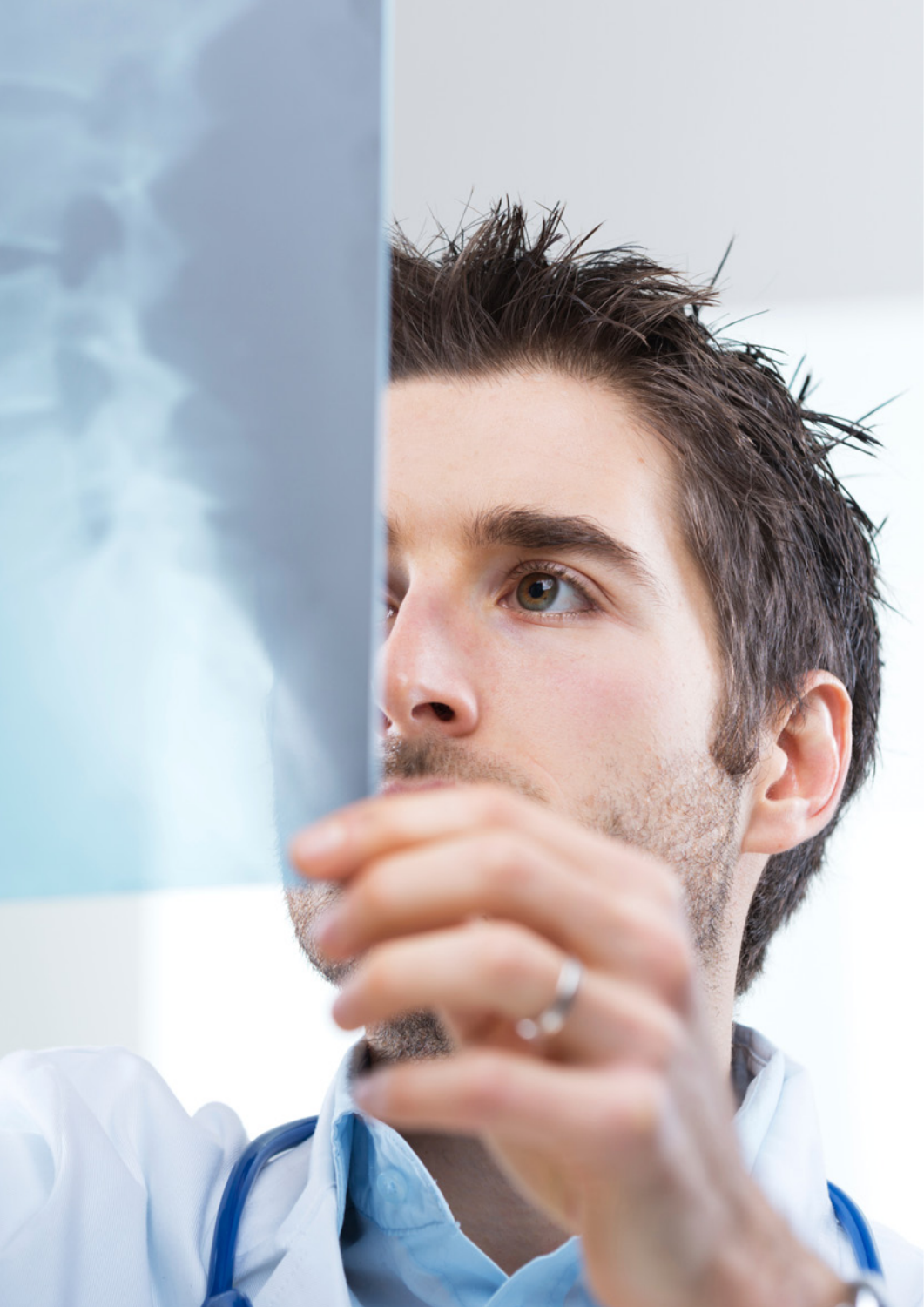# Appendix 1: Operating Department Practitioners

## **Introduction**

Although the report was intended to survey responses from AHP courses we received five responses relating to education for Operating Department Practitioners which offer some insight into the status of public health within ODP education. We have therefore included these as an additional appendix.

## **Summary of results**

#### **Area 1: Population health needs**

- • Of the five ODP respondents, three agreed that an awareness of population health needs is one of the areas of knowledge required as part of public health education and two partially agreed or were unsure.
- Three of the ODP respondents reported that this was taught, one reported that it was not taught and one thought that it did not apply to their profession.

The **University of West London** is using the Day Surgery setting as an opportunity to raise awareness of public health and health promotion among Operating Department Practitioners. The students engage with and demonstrate skills in pre-operative assessment of patients and work with registered practitioners in planning and undertaking patient discharge. Public health and health promotion issues are identified to support practice.

## **Area 2: Lifestyle risk factors, mental wellbeing and wider determinants of health**

- • All five respondents agreed that this was a required area of knowledge.
- All four respondents reported that this was being taught.

### **Area 3: Raising health risks and undertaking brief interventions**

- • All five respondents agreed that this was a required area of knowledge.
- • Only one of the four ODP respondents thought that it did not apply to their profession.

#### **Area 4: Behaviour change concepts and skills**

- Of the five ODP respondents only one disagreed that this is a required area of knowledge.
- • Only one of the four ODP respondents thought that it did not apply to their profession.

## **Area 5: Profession-specific public health interventions**

- • Four of the respondents agreed this was a required area of knowledge and one was unsure.
- • Of the four respondents, two thought that it did not apply to their profession and two thought that it did.

## **Area 6: Assessing evidence of effective interventions**

- • Of the ODP respondents three agreed, one disagreed and one partially agreed or was unsure.
- Only one of the five ODP respondents thought that it did not apply to their profession.

## **Area 7: Understanding a range of quantitative and qualitative research methods**

• All five respondents agreed that this was a required area of knowledge and reported that it was being taught.

#### **Area 8: Prevention in health policy**

- • All five respondents agreed that this was a required area of knowledge.
- Of the four respondents, three reported that it was being taught.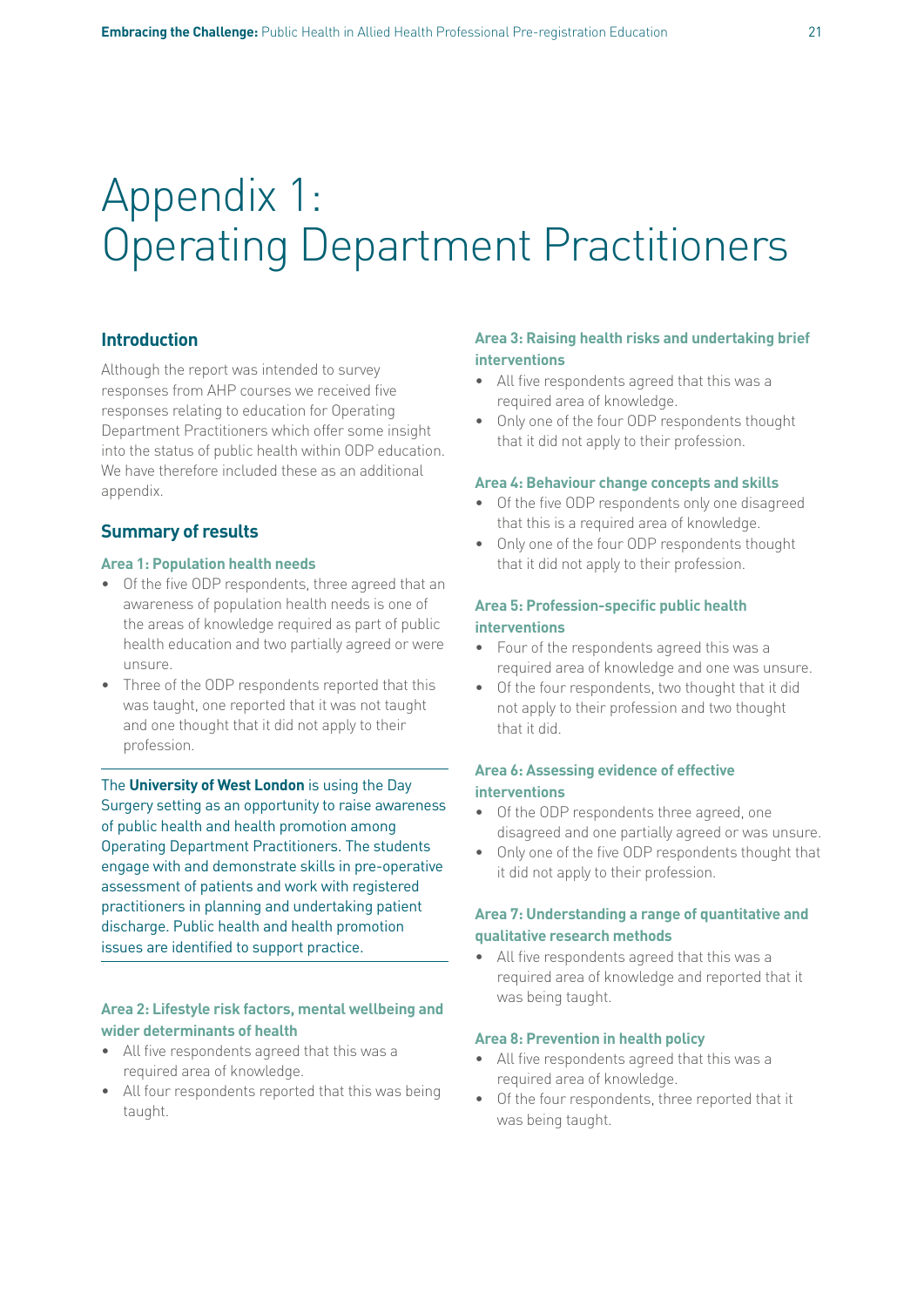## **Summary analysis**

Of the five ODP respondents to this question, three said they included public health in their course and plan to do more, one was confident that their course has a strong public health component and the other recognised its growing importance but had yet to reflect this in their course.

It is important to recognise that there is an intrinsic need to work harder in some professions than others to see and take public health opportunities: ODPs, for example, only have limited contact with patients when they are conscious. However, whilst acknowledging the relatively small sample size for ODP practitioners there were very positive indications that key elements of public health are already being embedded in the curricula and that there is a recognition of the need to do more.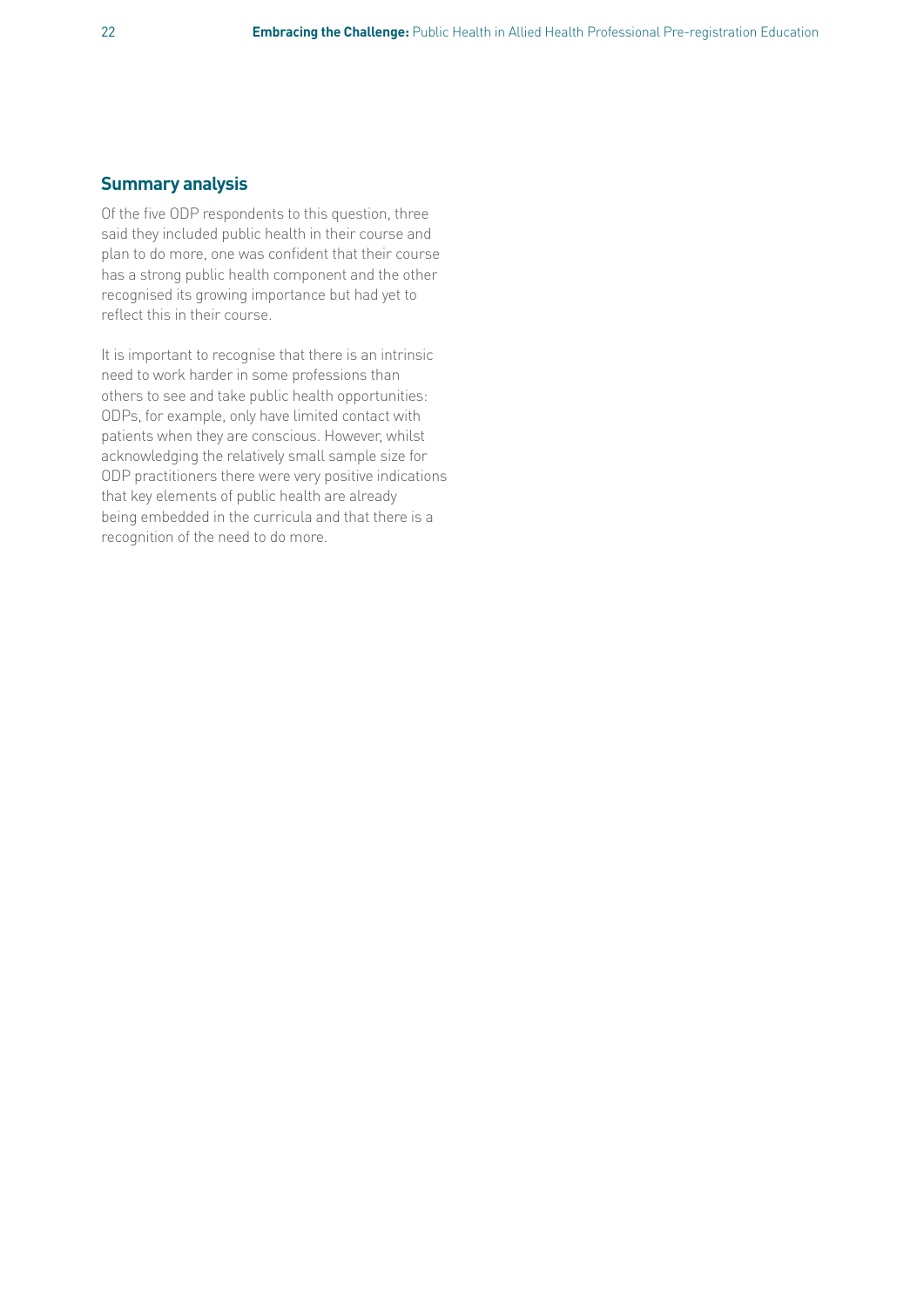## Appendix 2: Data collection

## **Survey of learning outcomes**

## **i. This concerns education for**

#### **(please tick all relevant boxes):**

| Art therapists               |                          |
|------------------------------|--------------------------|
| Chiropodists/Podiatrists     |                          |
| Dietitians                   |                          |
| Drama therapists             |                          |
| Occupational therapists      | $\mathsf{L}$             |
| Music therapists             | $\overline{\phantom{a}}$ |
| Orthoptists                  |                          |
| Paramedics                   |                          |
| Physiotherapists             | H                        |
| Prosthetists/Orthotists      | $\blacksquare$           |
| Radiographers                | - 1                      |
| Speech & language therapists |                          |
| Other (Please specify)       |                          |

## **ii. Area 1: Do you agree that an awareness of population health needs is one of the areas of knowledge required?**

| Yes                | $\Box$ |
|--------------------|--------|
| No                 | $\Box$ |
| Partially/not sure | TТ     |

#### **iii. Is this covered within the programme?**

| Yes                              |  |
|----------------------------------|--|
| No                               |  |
| Doesn't apply to this profession |  |

**iv. If yes, how do you teach it/what are the learning outcomes?**

## **v. Area 2: Do you agree that an awareness of lifestyle risk factors, mental wellbeing and wider determinants of health is one of the areas of knowledge required?**

| Yes                |  |
|--------------------|--|
| No                 |  |
| Partially/not sure |  |

#### **vi. Is this covered within the programme?**

| Yes                              | П      |
|----------------------------------|--------|
| No.                              | $\Box$ |
| Doesn't apply to this profession |        |

**vii. If yes, how do you teach it/what are the learning outcomes?**

**viii. Area 3: Do you agree that an ability to raise health risks for discussion and undertake brief interventions (including key messages for major lifestyle risk factors) is one of the skills required?** Yes  $\Box$ No  $\Box$ 

| IVU                |  |
|--------------------|--|
| Partially/not sure |  |

#### **ix. Is this covered within the programme?**

| Yes                                        |  |
|--------------------------------------------|--|
| Nο                                         |  |
| Doesn't apply to this profession $\square$ |  |

**x. If yes, how do you teach it/what are the learning outcomes?**

### **xi. Area 4: Do you agree that an understanding of behaviour change concepts and skills is one of the areas of knowledge required?**

| Yes                |        |
|--------------------|--------|
| Nο                 | $\Box$ |
| Partially/not sure | $\Box$ |

#### **xii. Is this covered within the programme?**

| Yes                                        |  |
|--------------------------------------------|--|
| Nο                                         |  |
| Doesn't apply to this profession $\square$ |  |

## **xiii. If yes, how do you teach it/what are the learning outcomes?**

## **xiv. Area 5: Do you agree that an understanding of public health interventions specific to their profession/area of specialism is one of the areas of knowledge required?**

| Yes                |  |
|--------------------|--|
| No                 |  |
| Partially/not sure |  |

#### **xv.Is this covered within the programme?**

| Yes                              |  |
|----------------------------------|--|
| No                               |  |
| Doesn't apply to this profession |  |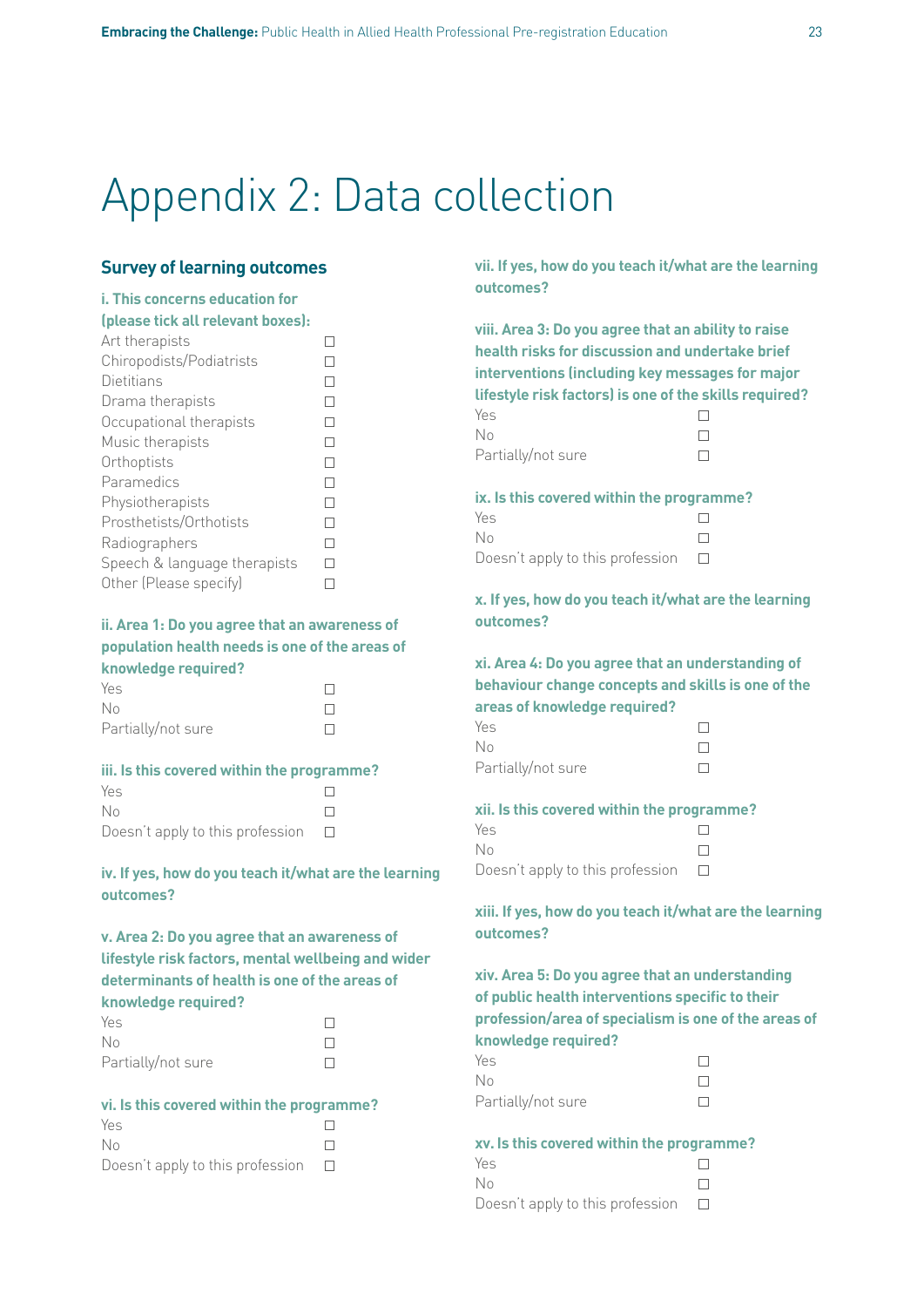**xvi. If yes, how do you teach it/what are the learning outcomes?**

| xvii. Area 6: Do you agree that competence in |                                                      |
|-----------------------------------------------|------------------------------------------------------|
|                                               | assessing evidence of effective interventions is one |
| of the skills required?                       |                                                      |
| Yes.                                          |                                                      |

 $\Box$  $\Box$ 

| $\sim$             |  |
|--------------------|--|
| No                 |  |
| Partially/not sure |  |

| xviii. Is this covered within the programme? |              |
|----------------------------------------------|--------------|
| Yes                                          |              |
| No                                           | $\mathbf{1}$ |
| Doesn't apply to this profession             |              |

**xix. If yes, how do you teach it/what are the learning outcomes?**

### **xx. Area 7: Do you agree that an understanding of a range of quantitative and qualitative research methods is one of the areas of knowledge required?**

| <u>the chods to one of che al cas of knowledge require</u> |  |
|------------------------------------------------------------|--|
| Yes                                                        |  |
| No                                                         |  |
| Partially/not sure                                         |  |

### **xxi. Is this covered within the programme?**

| Yes                              |  |
|----------------------------------|--|
| No                               |  |
| Doesn't apply to this profession |  |

**xxii. If yes, how do you teach it/what are the learning outcomes?**

**xxiii. Area 8: Do you agree that recognition of the importance of prevention in health policy, strategies and care pathways is one of the areas of knowledge required?**

| Yes                |  |
|--------------------|--|
| No                 |  |
| Partially/not sure |  |

#### **xxiv. Is this covered within the programme?** Yes  $\Box$ No  $\Box$ Doesn't apply to this profession  $\Box$

## **xxv. If yes, how do you teach it/what are the learning outcomes?**

## **xxvi. Are there any other skills/areas of knowledge that you teach and what are the learning outcomes?**

## **xxvii. Which best describes the current priority you give to public health?**

a) We do not consider it to be a priority compared to other aspects of the course

b) We can see its growing importance but have yet to reflect this in our course

c) We include public health within our course and plan to do more

d) We are confident that our course has a strong public health component

## **xxviii. What feedback have you had about the public health component of your course from students/ employers/professional bodies?**

**xxix. What part of your course (related to public health) are you most proud of and why?**

**xxx. Do you have any other comments?**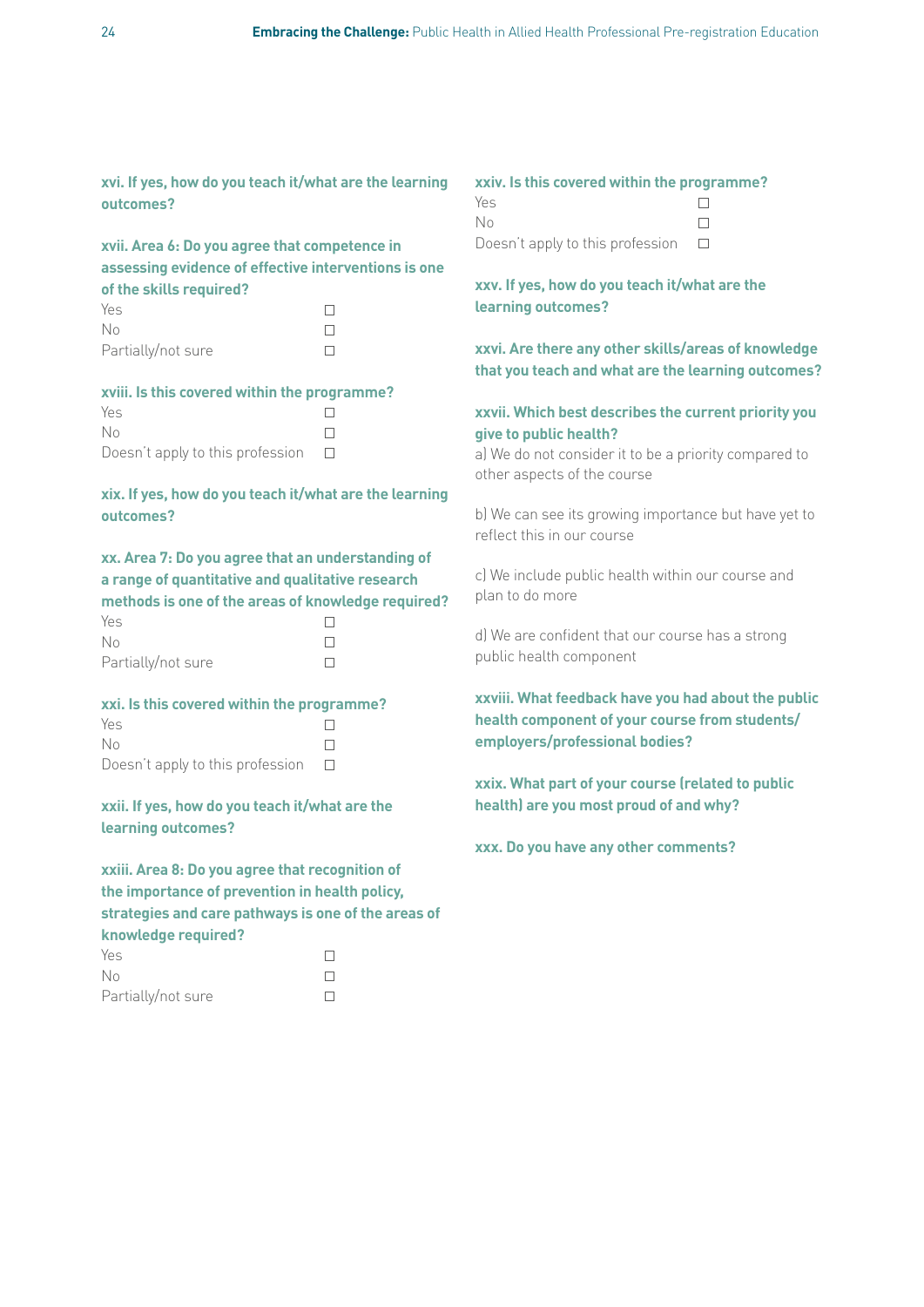## **Survey of good practice**

### **i. This concerns education for (please tick all relevant boxes):**

| - 1          |  |
|--------------|--|
| $\mathbf{I}$ |  |
| $\mathsf{L}$ |  |
| $\mathbf{I}$ |  |
| ΙI           |  |
| $\mathsf{L}$ |  |
| $\mathbf{I}$ |  |
| ΙI           |  |
| $\mathsf{L}$ |  |
| $\mathbf{I}$ |  |
|              |  |
|              |  |
|              |  |

## **ii. When was this focus on public health first introduced?**

- $\Box$  Less than 12 months ago
- $\Box$  Between 12 and 24 months ago
- $\Box$  More than 24 months ago
- Not sure

**iii. Please describe the approach you have developed?**

**iv. What prompted you to develop this approach?** 

**v. In your view, what is it about this approach that makes it different?**

**vi. What evidence do you have of the impact of this approach?** (Evidence may include recognition in internal periodic programme review, student evaluation, or commendation from an external regulatory/ professional body.)

**vii. In your experience, what are the barriers and enablers for developing public health learning outcomes within the curriculum?**

**viii. What would support the delivery of public health learning outcomes within the curriculum?**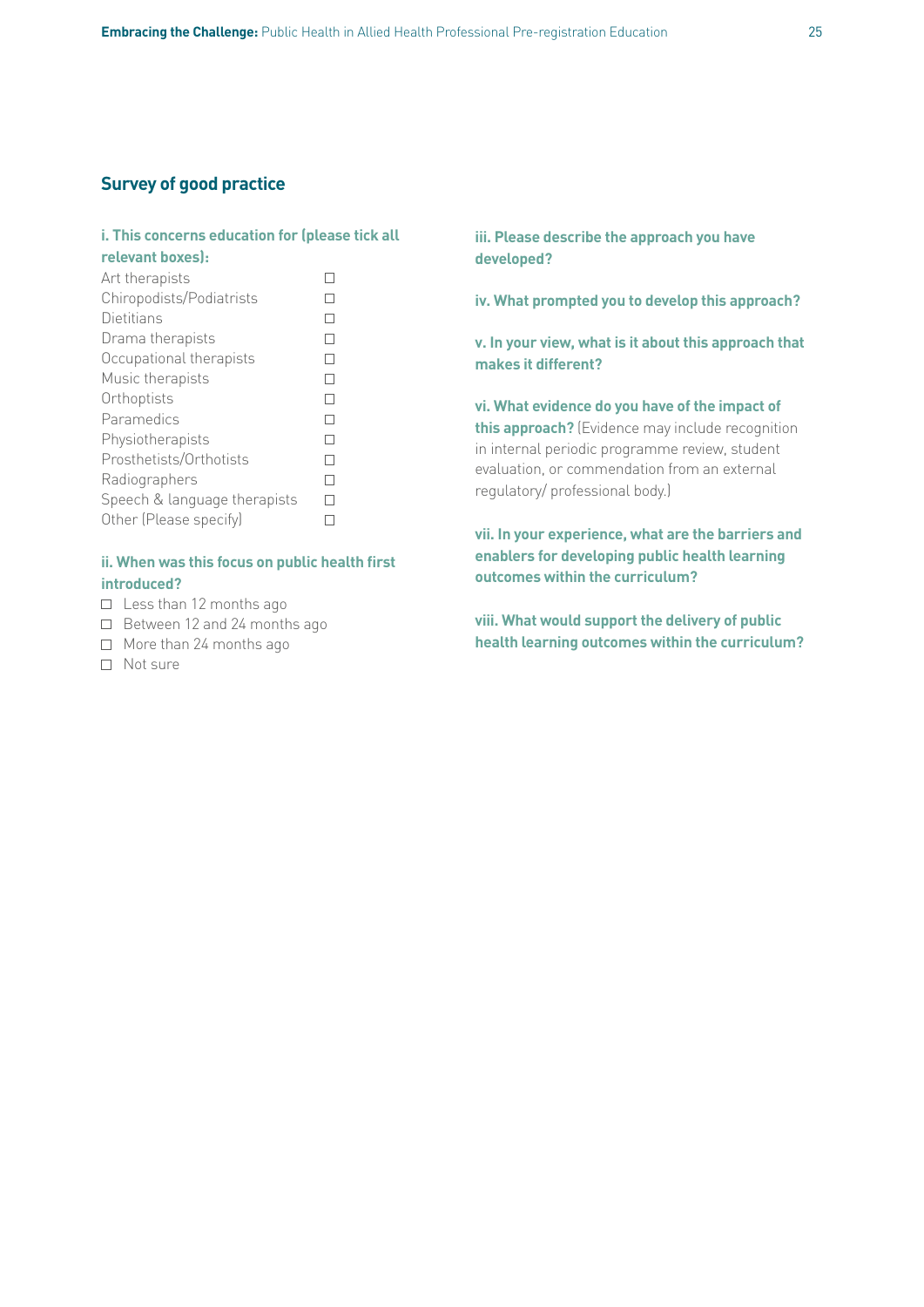The Council of Deans of Health is the representative voice of the 85 UK university health faculties providing education and research for nursing, midwifery and the allied health professions. Our members are experts in educating future and current health professionals, both in the UK and overseas. Members also carry out internationally-recognised research that benefits patients, developing new ideas that are solving some of health and social care's most pressing problems.

For further information Council of Deans of Health **www.councilofdeans.org.uk**

Jonathan Eames, Membership and Communications Officer **jonathan.eames@cod-health.ac.uk @councilofdeans**